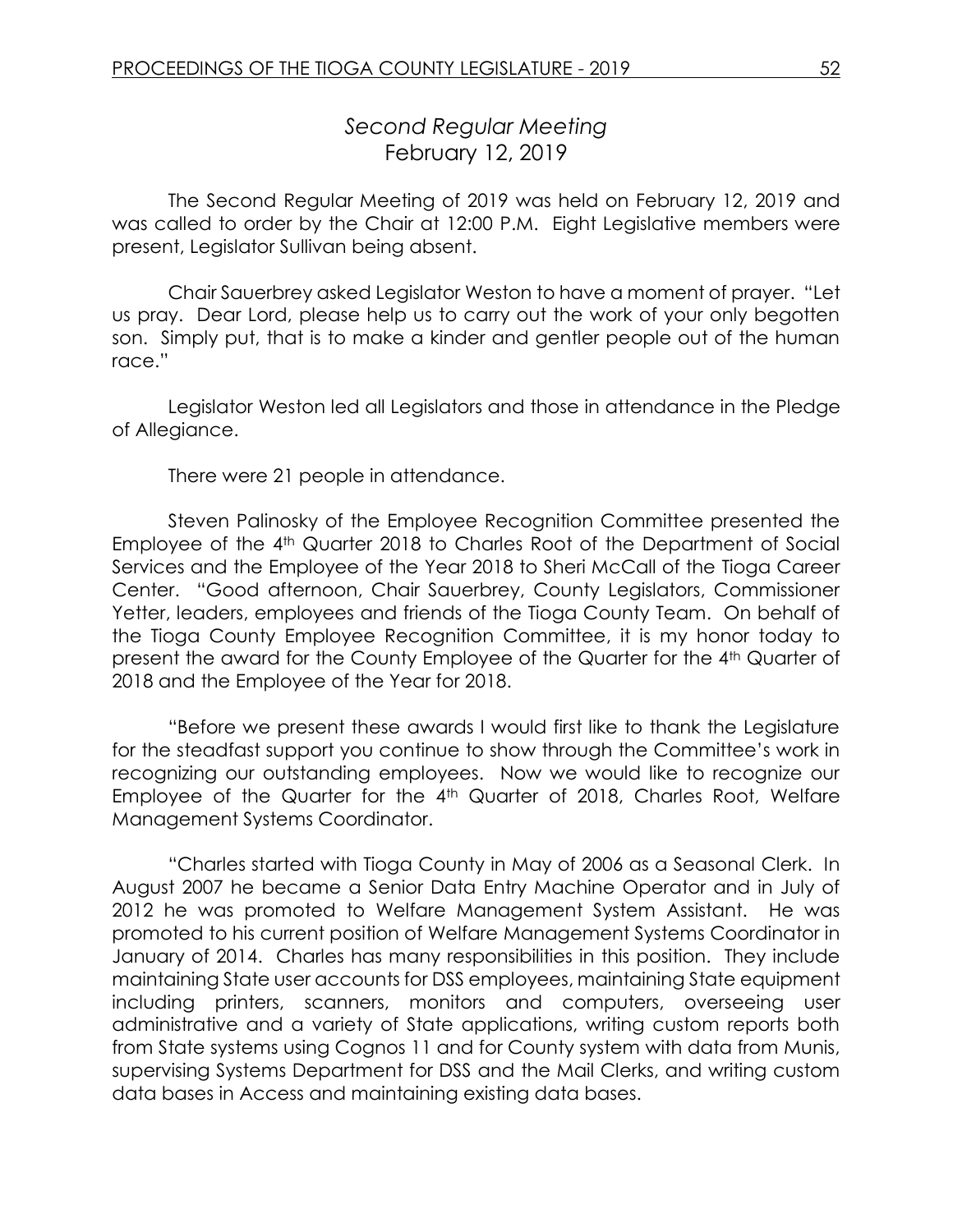"Now during 2018 Charles played a key role in the implementation of new electronic Case Management System, Northwoods for the Child and Family Services Division of DSS. He managed the purchase and deployment of IPads for 30 case work staff. He has been a vital part in the development of this Case Management System, frequently fielding calls and trouble shooting issues, and often working late into the evening to test data feeds to ensure the program would be ready for Caseworker use the following day. The work that Charles has done throughout the deployment of this system does not only impact Tioga County. There is a lot of continuous impact as the System is activated in other counties throughout New York State.

"Charles routinely goes above and beyond, putting in whatever extra time and effort needed to support DSS personnel. He is proactive and diligent in his efforts to quickly resolve any and all issues that come his way. His positive, helpful and humble attitude has earned him the appreciation and admiration of all he comes in contact with. Charles is married to his wife Melissa and they have two girls, 7-year-old Abigail and 4-month-old Emma. He enjoys outdoor activities such as hiking and camping and in the cooler months, he enjoys some indoor activities such as like video games and watching Netflix. He serves as Chairman of the Administrative Board of Lakeview Chapel and he became an Eagle Scout in 2001.

"It is because of all that he does in support of the DSS mission and how well he does it that the Employee Recognition Committee has selected Charles as Tioga County's Employee of the Quarter for the 4<sup>th</sup> Quarter of 2018. In addition to his plaque Charles will receive a \$50 honorarium and his name will be added to the plaque outside listing past winners."

Legislator Standinger spoke. "Charles I just want to thank you for taking care of business for Shawn and Gary and the rest of the citizens of the County. Congratulations on having two daughters, one more and you can catch me. What you do for the County is something good. That Northwoods program is pretty time consuming from what I understand, the implementation. I am glad you were there to do it. Congratulations."

Shawn Yetter, Commissioner of Social Services spoke. "I did not know Charles did so much until it was read. I do not have a lot more to add because that was a wonderful write up about the work that Charles does. Charles is extremely worthy of this award, especially over the last year or more, which was mentioned as he has been so instrumental in leading the successful implantation of the technology side of the Northwoods product in our Services Division and then working in close coordination with all of the Services' staff on the program side. He has facilitated this project very smoothly and it was also referenced that we are one of only three counties that are fully operational with this at this point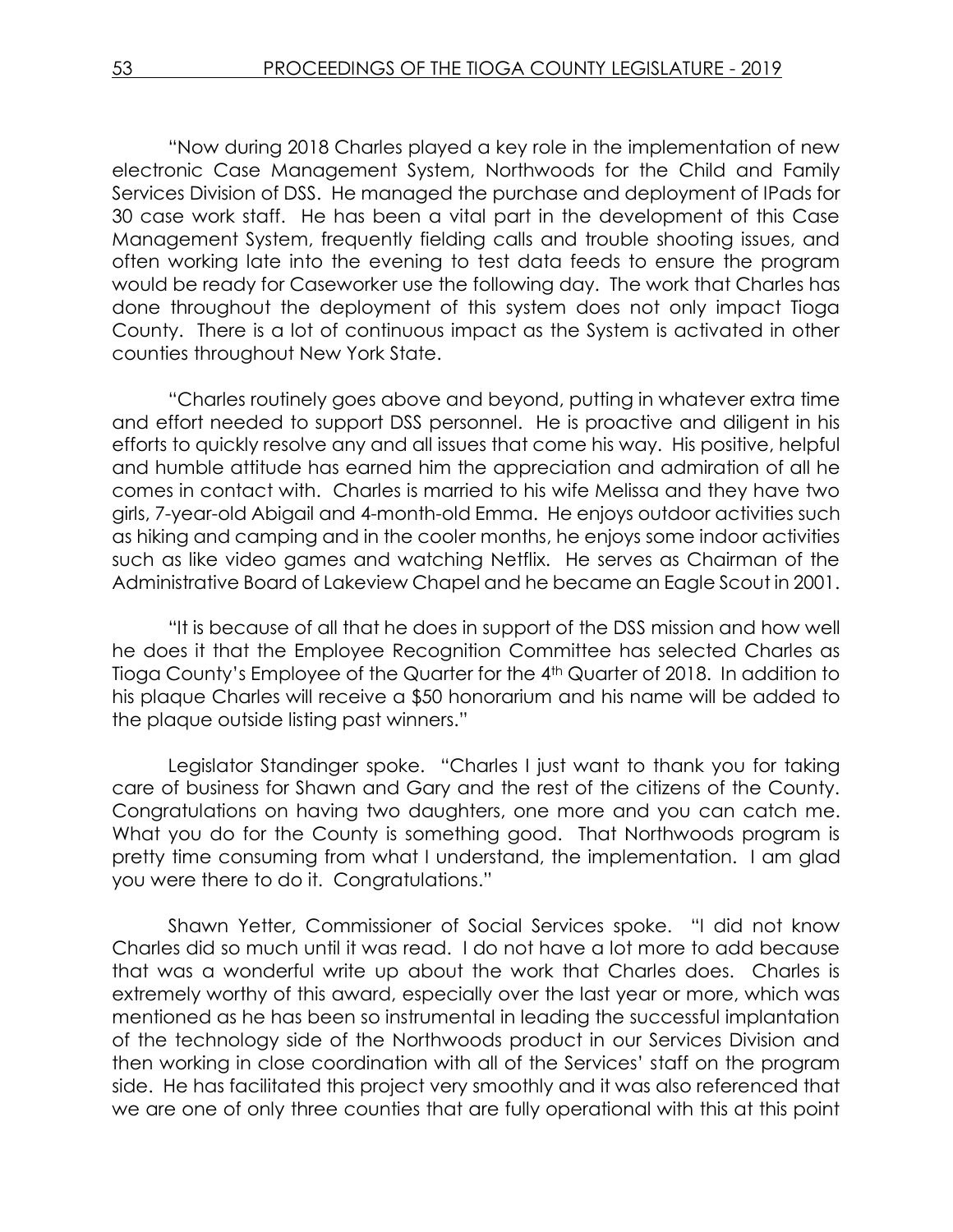and we are actually ahead of the other two, so it is something that is being watched and he is responding to and talking to a lot of other counties about it.

"The one thing about Charles that I will add to what has been said is how he responds and reacts to issues and concerns immediately in our Department. We are very lucky to have immediate IT staff available for us. His calm demeanor allows staff to want to enjoy working with him. Sometimes IT issues turn people away. He never makes the user feel clueless including me and he just fixes the problem and teaches us along the way, and hopes that we will not have to call him again on the same issue. Finally, in addition to be an excellent supervisor over IT functions at DSS, Charles is an exemplary human being with strong effects and strong faith, and a beautiful young family. This is well deserved Charles and on behalf of all the staff congratulations."

Charles Root spoke. "I will not give a 20 page speech that I was told to write up. I just want to say thank you first of all to Shawn and Gary for coaching and mentoring me along the way. It is awesome to have such great administrative staff over you that can really help you along the way and they back you up. I want to thank the Legislature for this program for continuing it and supporting it, and ultimately for my staff, Amy really helps me out in various situations when I get stuck or we brainstorm our ideas. Thank you."

Steven Palinosky spoke. "Once again from the Employee Recognition Committee congratulations Charles. Thank you for all of your efforts and best wishes for continued success."

Steven Palinosky spoke. "Now we would like to recognize our Employee of the Year for 2018, Sheri McCall, Tioga Career Center Manager. I will go off script for just a second here to let you guys know that with turnover we missed one quarter, but the three employees of the quarter for last year were all top notch. It was a heck of a decision to pick one to be the Employee of the Year. We would have loved to have given them all Employee of the Year.

"Sheri started as an employee, a Training Assistant in February of 1998. She was promoted to Employment Training Counselor in August of 1999, again promoted in May of 2005 to Senior Employment Training Counselor. In September of 2007 she became Manager of the Tioga Employment Center, which is now known as the Tioga Career Center. In this position she leads the Career Center in the invaluable task of helping the residents of the County find gainful employment and of helping area employers find good workers. She is passionate about her work, always willing to go above and beyond to help those who come to the Career Center for assistance. Her caring and diligent leadership is evident in the superb service that she and her Team provide to the public.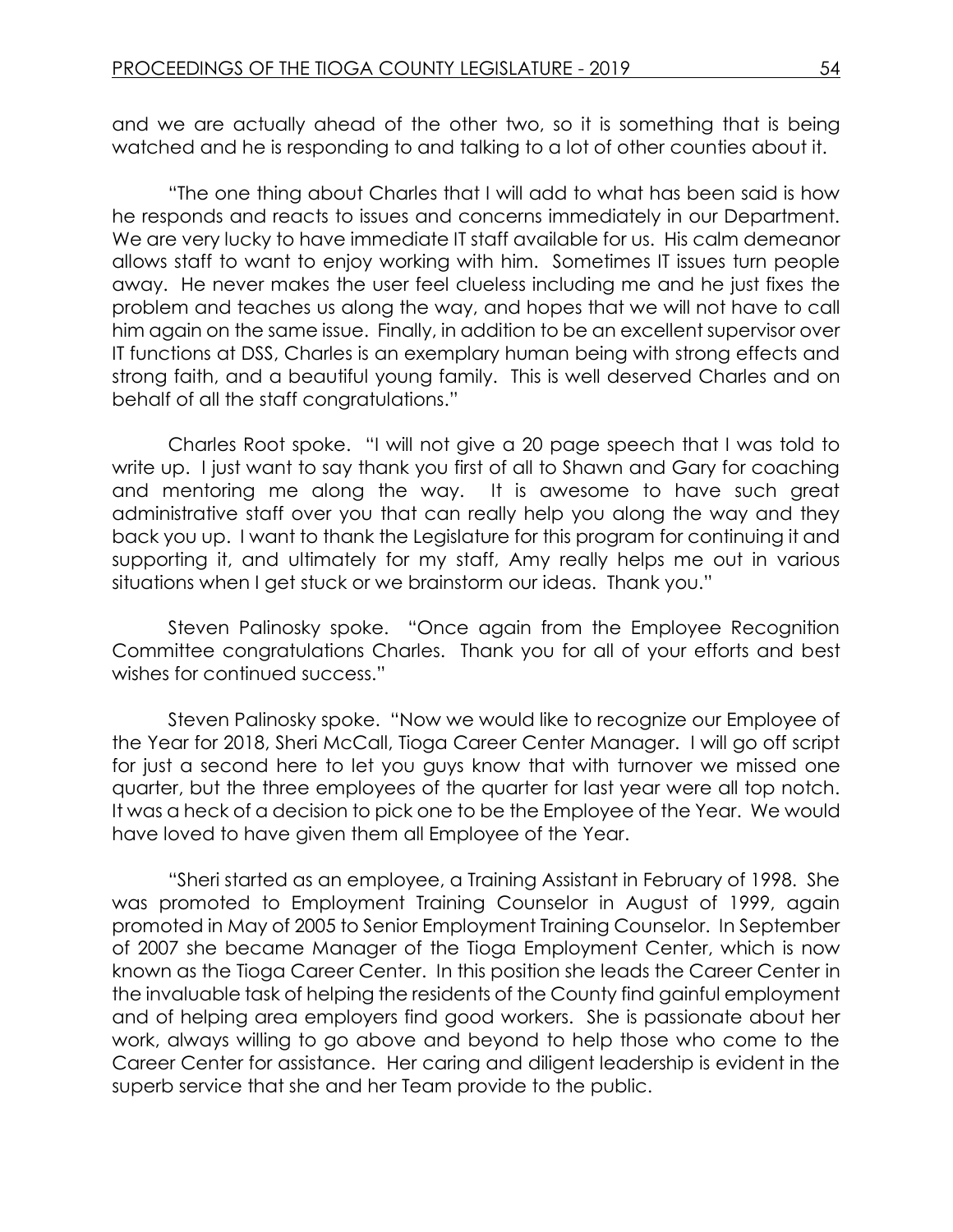"Sheri is the driving force in organizing and executing Tioga County job fairs, which the next one coming up, the fifth annual Tioga County Job Fair will be held on March 6th. Here is an example of what Sheri can do and some of you might remember this from before. In December of 2017 the unexpected closing announcement of the Owego Sanima Plant. She had just three days to promote and put together a special career fair for both Sanima employees and the general public, which reached 8500 people with over 30 employers looking to hire and now also thanks to her efforts the Career Center is gaining momentum as a place that employers, for them to be able to interview candidates and hold new hire orientations, and employers are now requesting to come monthly to hold recruitment for open positions.

"Outside of work Sheri likes spending time at home with her dog Shadow. She works on house projects and as a matter of fact she might be taking a little vacation time at Ye Olde Country Florist. The second children's book is still in progress and her first children's book is titled "A Boy, A Bear and A Bump in the Night" and for those of you who were not here for the last time you can find it online at Amazon and Barnes and Noble, but Sheri recommends you get it hard cover and paperback at Ye Olde Country Florist and Riverrow Books has it in paperback. It is because of all that she does in support of the Tioga County community, her patience and compassion and her conduct, and her superb leadership at the Career Center, the Employee Recognition Committee has selected Sheri McCall as Tioga County's Employee of the Year for 2018. In addition to the plaque, Sheri will receive a \$250 honorarium and her name will be added to the plaque listing past winners as located by the entrance to the Auditorium."

Legislator Standinger spoke. "First of all let me tell you I have been to a lot of these job fairs that she has organized and they have been pretty good events. They even tried to hire an old guy like me, but since I am retired I declined. I know the effort that she puts in and it is well appreciated by most that attend. I stopped over a week or two ago, I really was not sure what went on at the Job Center and I talked with Sheri for quite a while, and it is like a beehive in there. Everybody is talking to each other to get jobs for people and that is something that is great that happens here. My guess is that it does not work that well in some of the other counties, but as a result of her dedication it works well here. I want to thank you Sheri."

Shawn Yetter, Commissioner of Social Services spoke. "It seems like we just did this. Once again Sheri is a very worthy choice for Tioga County's Employee of the Year. Sheri is a very hard working nonsense employee who comes to work to get the job done. She has high expectations and provides the support needed for her staff and her customers to meet their expectations. One of Sheri's biggest challenges is protecting Tioga County's needs considering we are part of a two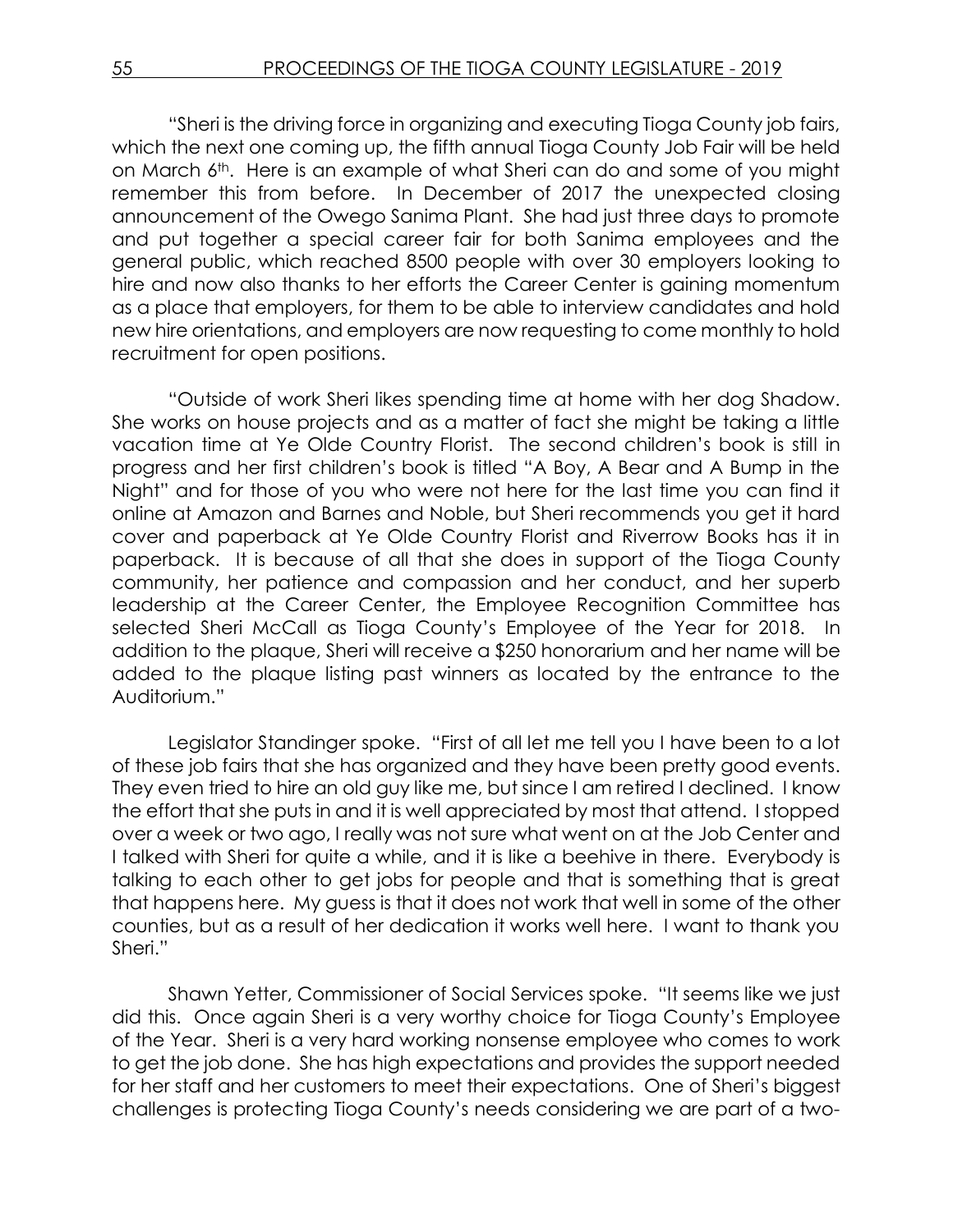county workforce board and Sheri does that very well. At the end of the day Tioga County is always fairly represented both budgetarily and programmatically, and that is due to Sheri's knowledge level and long history in working with workforce issues, and it is also a credit to the years it takes to build positive relationships with the folks both in Broome County and at the State. Sheri thank you for all you do and congratulations."

Sheri McCall spoke. "It seems like déjà vu all over again. We are a Federal grant program that is through the US Department of Labor that is administered by the State Department of Labor and delivered through a County Government system, but I could not do it if I did not have the resources available through Tioga County. We operate both with Department of Labor and Workforce, and we have to know and engage with our mandatory partners to deliver services, and we could not do that without Department of Social Services, our County Veterans' organizations, Mental Health and just a myriad of other County resources in order to make it a one stop for people coming in to get services so we can provide services and referrals out. I could not do the job fair if it wasn't for the Tioga County Business Services Team, that is the Chamber, Economic Development, Tioga County Government, my IT guys and this is why I appreciate IT guys so very much. All of that put together makes me look good and we do our best to step out of the shadows to the east of us. I think we are doing well and making our name known and becoming more of a player in the Broome-Tioga Workforce.

"I was stunned the first time I got third quarter Employee and I was flabbergasted as I walked out and saw a line of people telling me we have given you Employee of the Year. I am truly honored and grateful for this privilege. In 2 years, 9 months and 3 days you can have a retirement party."

Steven Palinosky spoke. "Once again from the Employee Recognition Committee congratulations Sheri. Thank you for all your efforts and best wishes for the next two years. I would like to thank everybody for coming out. Congratulations again to Charles and Sheri."

Legislative Standinger read and presented the following Proclamation on Cancer Prevention Month to Denis McCann of the Public Health Department.

> County of Tioga EXECUTIVE PROCLAMATION

WHEREAS: Cancer is the second leading cause of death in Tioga County; and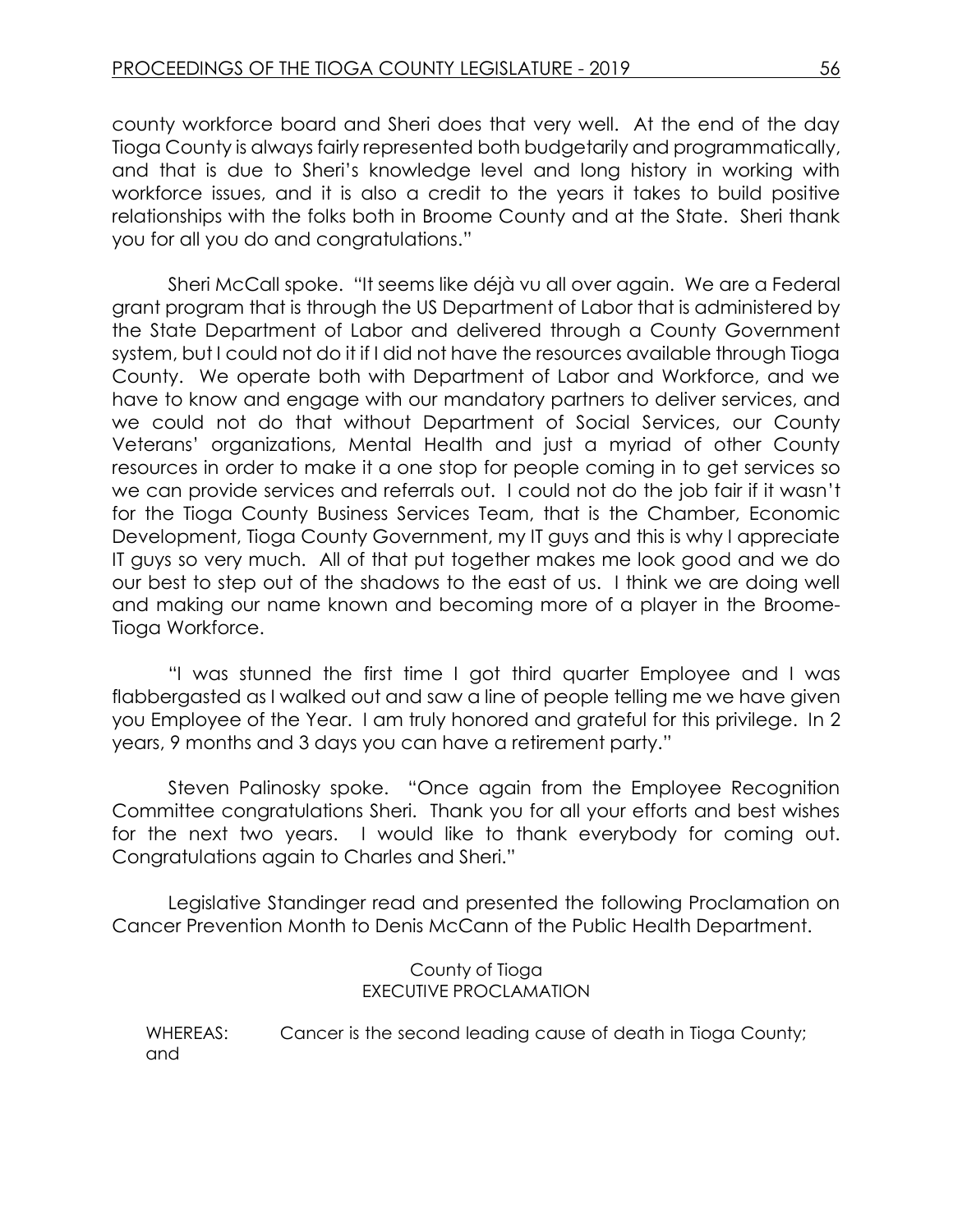WHEREAS: The leading types of cancer deaths in the county are lung, prostate, breast, and colorectal cancer; and

WHEREAS: Individuals can decrease their risk for developing these types of cancer by staying at a healthy weight, exercising regularly, eating a balanced diet, avoiding tobacco and limiting alcohol intake; and

WHEREAS: Getting regular screening tests for cancer can detect certain types of cancer in earlier stages before they have grown or spread; and

WHEREAS: Tioga County Public Health will be working with local schools, businesses, and community partners through the five year Community Cancer Prevention in Action Grant geared toward cancer prevention efforts; and

WHEREAS: Continued education can help individuals know the early signs and symptoms of certain types of cancer and accessible locations for screenings can help increase the number of individuals who are getting regular cancer screenings, therefore

THE TIOGA COUNTY LEGISLATURE does hereby Proclaim and designate the month of February 2019 as:

### **CANCER PREVENTION MONTH IN TIOGA COUNTY**

and encourages Tioga County residents to live a healthy lifestyle and to speak with their primary care physician about the recommended cancer screenings that they should receive.

Legislator Standinger spoke. "Now that being said I got to experience the effects of cancer on an individual, that being my father. He had non-Hodgkin's lymphoma and leukemia. I will tell you the treatments are pretty traumatic. Anything you can do to avoid going down that road is a good thing."

Denis McCann, Director of Administrative Services for Public Health spoke. "On behalf of Public Health I want to thank you for supporting our efforts toward cancer prevention and education. Public Health is focused on what we call the three Ts. Prevent, efforts to prevent disease and illness, try to promote healthy lifestyles to prevent those diseases, and we do protection to prevent people from getting diseases.

"I stand before you as a person currently in a battle with cancer. Five years ago this month I was diagnosed from a cancer screening in what turned out to be a diagnosis of stage IV cancer per Sloan-Kettering. Without this screening I would not be here today. Screenings work, screenings save lives, but to be honest and on a personal note I would like to take this opportunity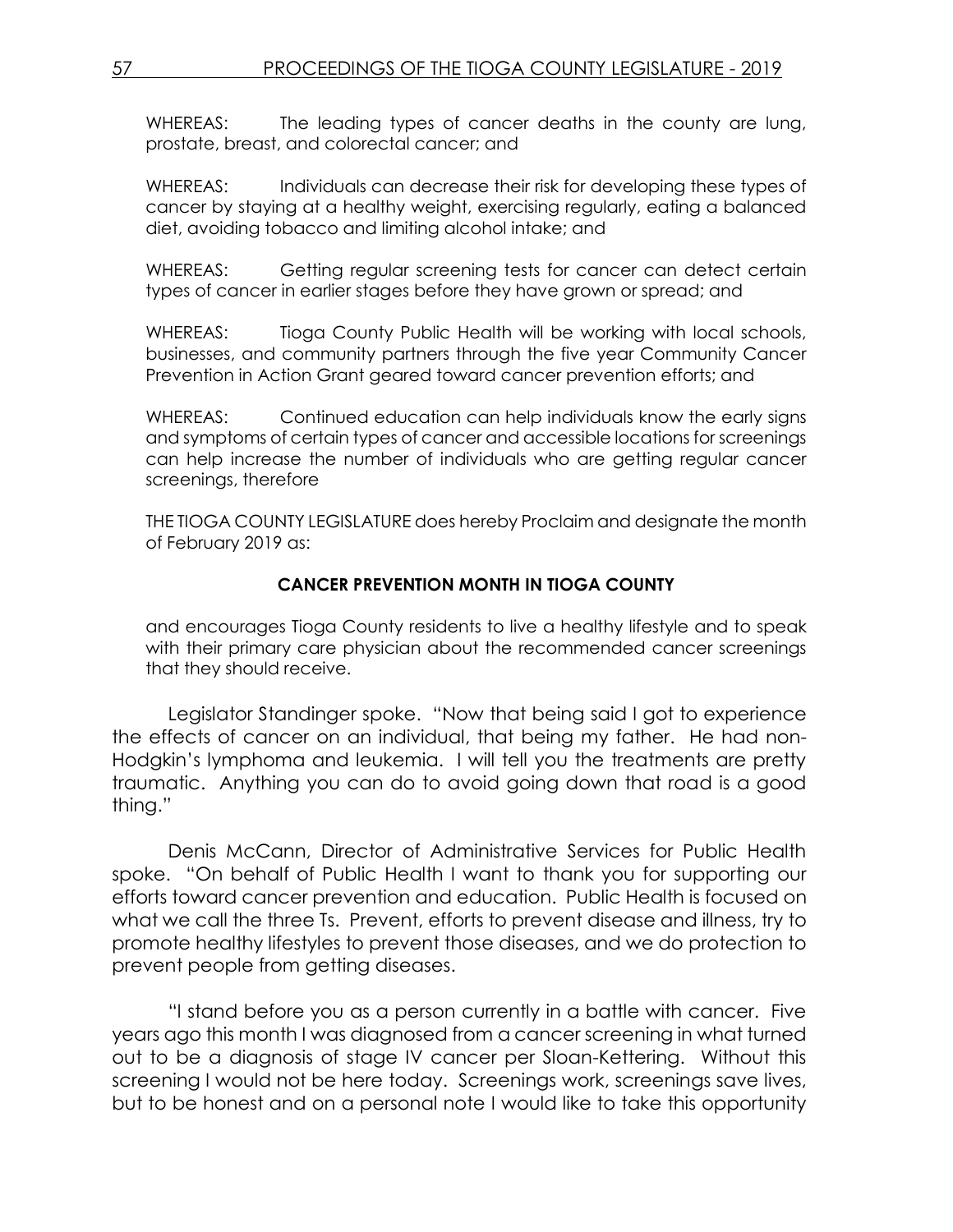to share that my cancer screening identified my cancer, but I believe that I am here because of my faith and belief in a God that is in the healing business. You will be seeing a resolution next month where we actually have an award for funding as part of a cancer prevention grant that we will be appropriating next month. Thank you again."

There was no privilege of the floor.

Legislator Monell made a motion to approve the minutes of January 2, 15 and 24, 2019, seconded by Legislator Roberts and carried.

Legislative Clerk read the following letter from Public Defender George Awad and such will be filed in the Legislative Office.

"I am the sole owner of 171 Main Street, Owego, New York that Tioga County shall be renting from me for the official duties and the location for the Tioga County Public Defender's Office.

"If you have any further questions, please contact me."

Chair Sauerbrey stated that all Legislative Committees met this month and the minutes are or will be on file with the Clerk of the Legislature.

Legislator Mullen moved for the adoption of the following resolution, seconded by Legislator Monell.

| REFERRING TO:        | <b>PUBLIC SAFETY COMMITTEE</b><br><b>FINANCE COMMITTEE</b>                                                                                |
|----------------------|-------------------------------------------------------------------------------------------------------------------------------------------|
| RESOLUTION NO. 44-19 | <b>APPROPRIATION OF FUNDS</b><br>INTEROPERABLE COMMUNICATIONS<br>FORMULA GRANT 2018 AND<br>AMEND 2019 BUDGET<br><b>EMERGENCY SERVICES</b> |

WHEREAS: The Office of Homeland Security has issued a 2018 Statewide Interoperable Communications Formula-Based Grant to Tioga County which will be used for upgrading the radio communications in the county; and

WHEREAS: The Tioga County Office of Emergency Services was authorized to apply for said grant by Resolution #186-18; and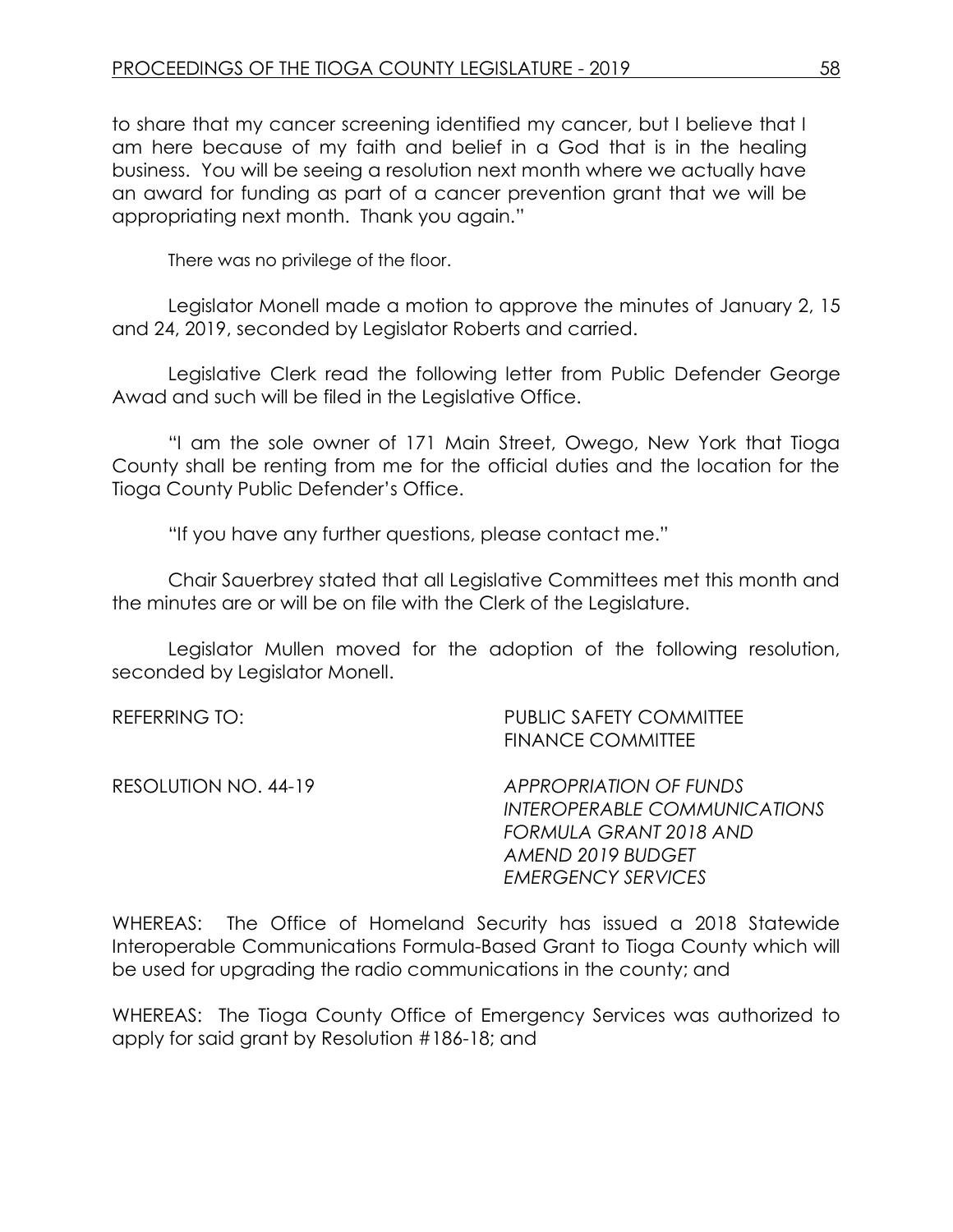WHEREAS: The Tioga County Office of Emergency Services has been awarded said grant in the amount of \$450,221 and said funds need to be appropriated; therefore be it

RESOLVED: That the grant funds be appropriated and the 2019 budget be amended as follows:

| FROM: | A3415 433063 I018F – State Aid Interop Comm Grant | \$450,221 |
|-------|---------------------------------------------------|-----------|
| TO:   | A3415 540140 IO18F Contracted Services            | \$ 50,000 |
|       | A3415 520230 IO18F Radio & Equipment              | \$400,221 |

ROLL CALL VOTE

Yes – Legislators Weston, Balliet, Hollenbeck, Monell, Mullen, Sauerbrey, Roberts, and Standinger.

No – None.

Absent – Legislator Sullivan.

RESOLUTION ADOPTED.

Legislator Roberts moved for the adoption of the following resolution, seconded by Legislator Standinger.

| REFERRED TO:         | PUBLIC WORKS COMMITTEE<br><b>FINANCE COMMITTEE</b>                        |
|----------------------|---------------------------------------------------------------------------|
| RESOLUTION NO. 45-19 | RE-ESTABLISH PRIOR YEAR 2018<br><b>PREVENTIVE BRIDGE PROGRAM FOR 2019</b> |

WHEREAS: Prior Year Funds need to be re-established for the remaining unspent balance as of year-end 2018 for purchase or completion in 2019; therefore be it

RESOLVED: That the following accounts and amounts are re-established and the 2019 budget is amended for Phase 4 of the Bridge Preventive Maintenance Program:

| <b>Preventive Maintenance Bridge Program Phase 4</b> | <b>Amount to Re-Establish</b> |
|------------------------------------------------------|-------------------------------|
| D5110 540050 County Roads -Bridge Maintenance        | \$240,000.00                  |
| D5110 445020 County Roads - Federal Aid<br>80%       | \$192,000.00                  |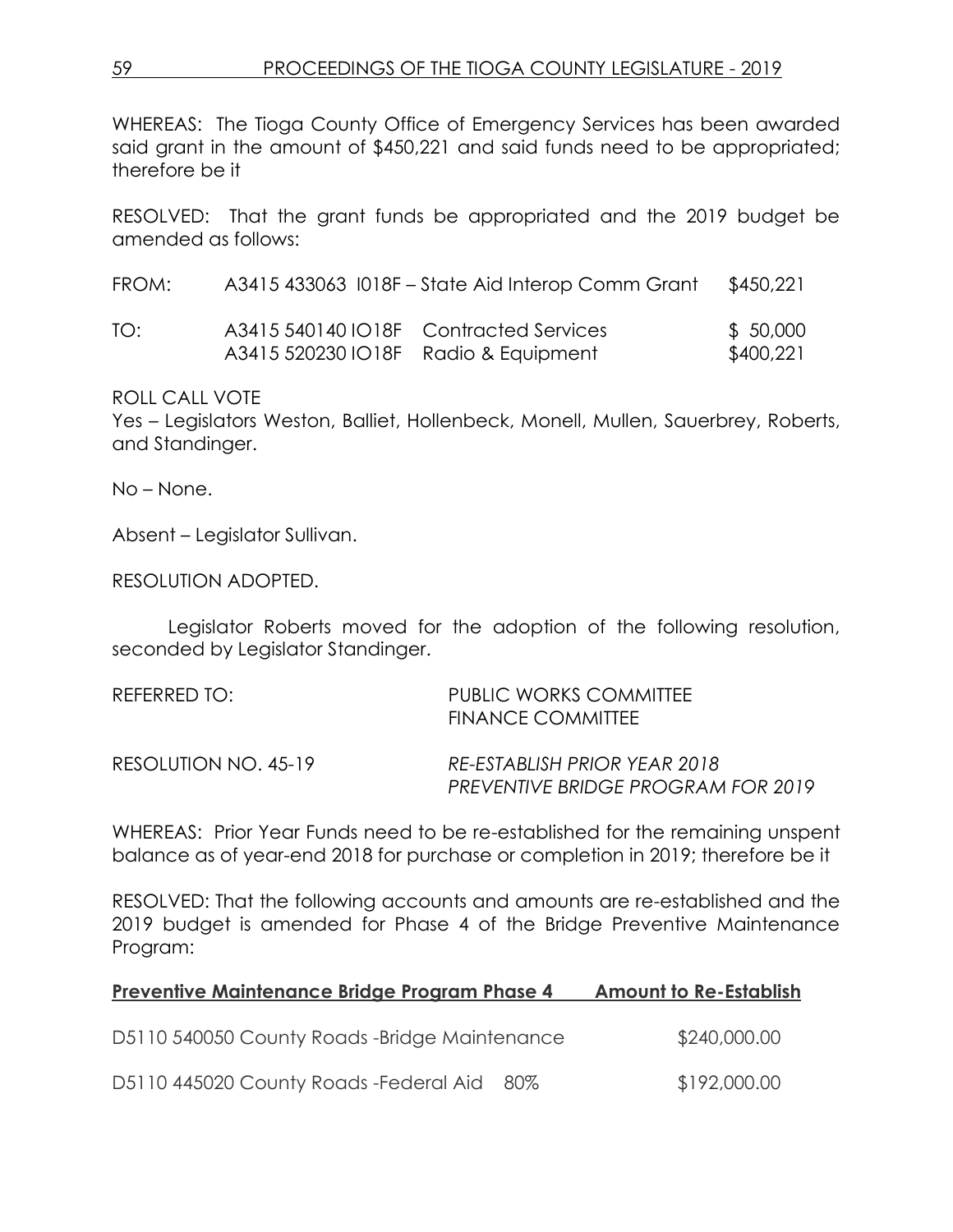D5110 435020 County Roads -State Aid 15% \$ 36,000.00

And be it further

RESOLVED: That any applicable corresponding revenue sources or reserve account funds per prior Resolution shall also be re-established in the 2019 modified budget.

ROLL CALL VOTE Yes – Legislators Weston, Balliet, Hollenbeck, Monell, Mullen, Sauerbrey, Roberts, and Standinger.

No – None.

Absent – Legislator Sullivan.

RESOLUTION ADOPTED.

Legislator Standinger moved for the adoption of the following resolution, seconded by Legislator Mullen.

| <b>REFERRED TO:</b> | <b>HEALTH &amp; HUMAN SERVICES COMMITTEE</b> |
|---------------------|----------------------------------------------|
|                     |                                              |

RESOLUTION NO. 46-19 *ESTABLISH A TRUST ACCOUNT FOR TIOGA COUNTY SUICIDE PREVENTION COMMUNITY COALITION MENTAL HYGIENE*

WHEREAS: Tioga County Suicide Prevention Community Coalition was established in 2014 through a New York State grant; and

WHEREAS: The Coalition has satisfied all objectives of the grant and appropriated all grant funding; and

WHEREAS: Post grant continued funding of the Coalition is entirely through gifts, donations and fund raising events; and

WHEREAS: These funding sources requires the Coalition to process all financial transactions through a Trust Account; and

WHEREAS: Establishing a Trust Account requires legislative approval; therefore be it

RESOLVED: That a Trust Account be established for The Tioga County Suicide Prevention Community Coalition for continued operation.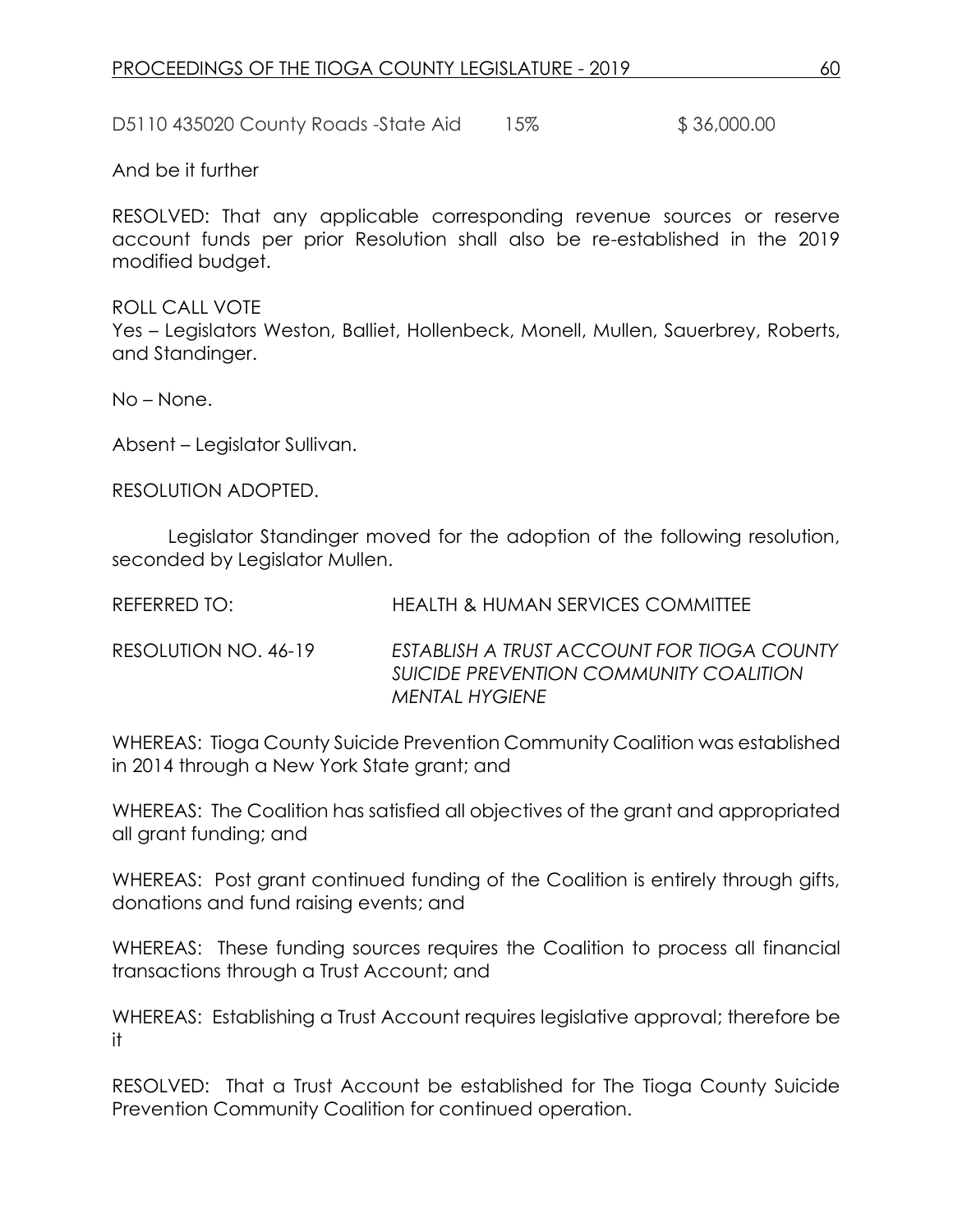Yes – Legislators Weston, Balliet, Hollenbeck, Monell, Mullen, Sauerbrey, Roberts, and Standinger.

No – None.

Absent – Legislator Sullivan.

RESOLUTION ADOPTED.

Legislator Standinger moved for the adoption of the following resolution, seconded by Legislator Monell.

| REFERRED TO:         | HEALTH & HUMAN SERVICES COMMITTEE<br><b>FINANCE COMMITTEE</b> |
|----------------------|---------------------------------------------------------------|
| RESOLUTION NO. 47-19 | AMEND BUDGET & APPROPRIATE FUNDS<br>PUBLIC HEALTH             |

WHEREAS: Tioga County Public Health has been awarded additional funding from the New York State Department of Health; and

WHEREAS: The funding is designated for Public Health program related expenses; and

WHEREAS: Amending of Budget and Appropriation of Funds requires Legislative approval; therefore be it

RESOLVED: That funding be appropriated as follows:

|     | From: A4011 434010 Public Health: State Aid                                   | \$22,000            |
|-----|-------------------------------------------------------------------------------|---------------------|
| ിറ: | A4011 520130 Public Health: Equipment<br>A4011 540640 Public Health: Supplies | \$5,000<br>\$17,000 |

#### ROLL CALL VOTE

Yes – Legislators Weston, Balliet, Hollenbeck, Monell, Mullen, Sauerbrey, Roberts, and Standinger.

No – None.

Absent – Legislator Sullivan.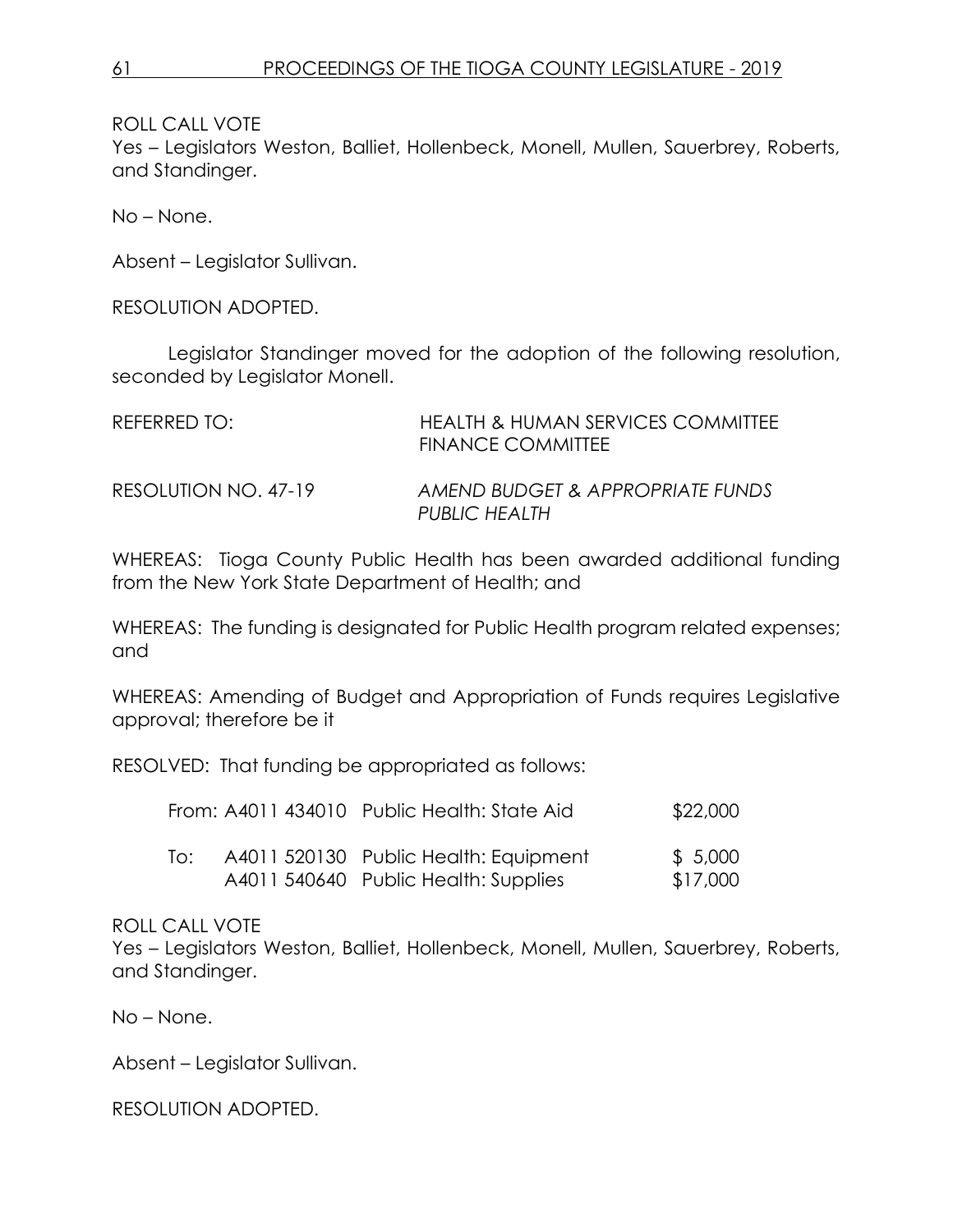Legislator Roberts moved for the adoption of the following resolution, seconded by Legislator Standinger.

| REFERRED TO:         | <b>PUBLIC WORKS COMMITTEE</b>     |
|----------------------|-----------------------------------|
| RESOLUTION NO. 48-19 | AMEND BUDGET AND APPROPRIATE BOND |
|                      | RESERVE FUNDS FOR BRIDGE PROJECTS |

WHEREAS: The Commissioner of Public Works has deemed that 2019 Bridge Project funded through the 2013 Bond Act need to be added to the originally submitted 2019 Budget; and

WHEREAS: The Treasurer's Office has declared there is still Bond Act Money available for a project during the 2019 Construction Season, in which there is \$636,000 approximately available in the Capital Bond Reserve Account; and

WHEREAS: The Commissioner of Public Works has identified one bridge in need of replacement; Halsey Valley Road Bridge; and

WHEREAS: Budget Amendments require Legislative approval and Capital Reserve funding requires Legislative approval; therefore be it

RESOLVED: That funding be transferred as follows:

From:

| Capital Bond Reserve Account H 387806 |                           | \$636,000 |
|---------------------------------------|---------------------------|-----------|
| To:                                   |                           |           |
| H5110 540002 H1905                    | Halsey Valley Road Bridge | \$636,000 |

ROLL CALL VOTE

Yes – Legislators Weston, Balliet, Hollenbeck, Monell, Mullen, Sauerbrey, Roberts, and Standinger.

No – None.

Absent – Legislator Sullivan.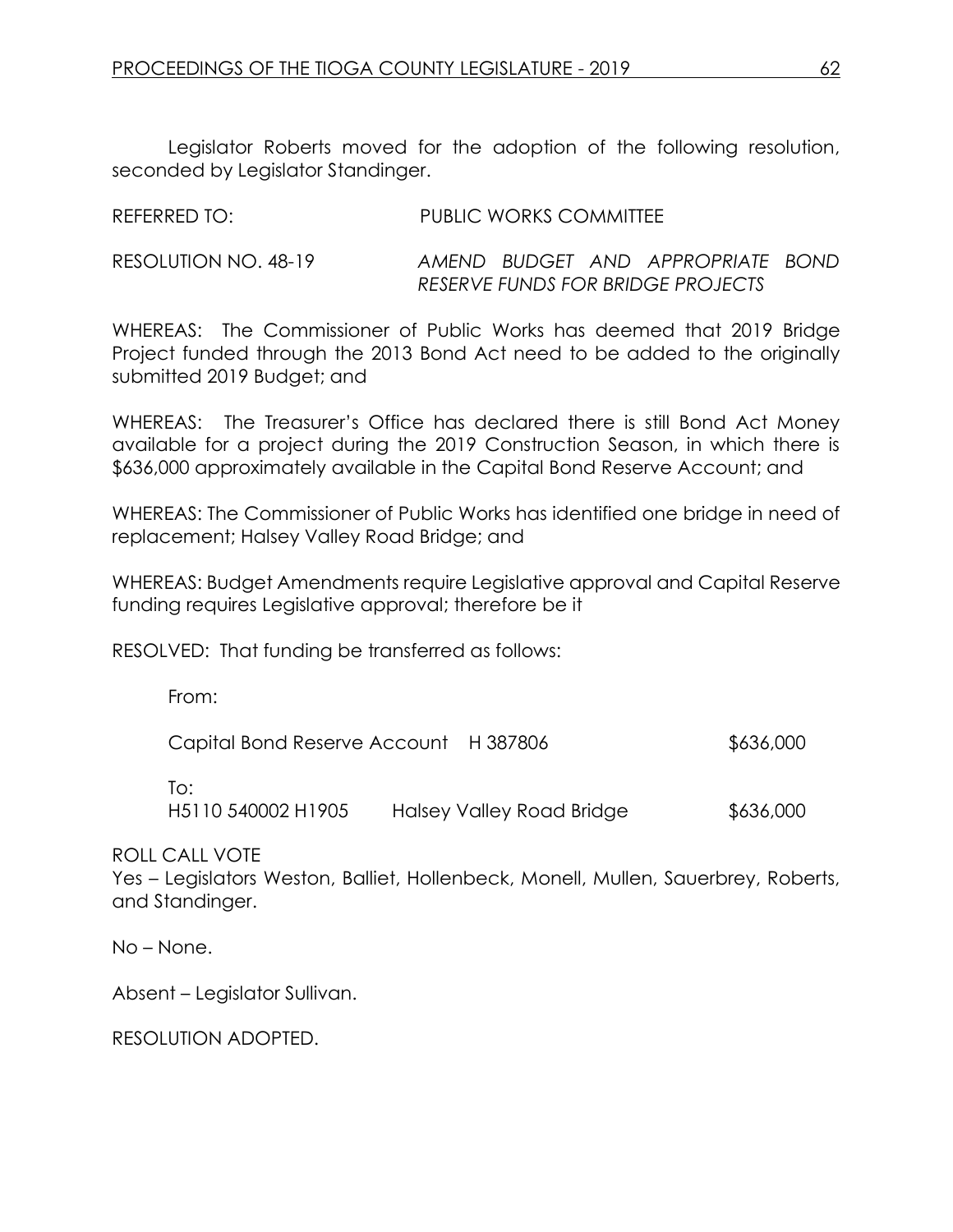Legislator Monell moved for the adoption of the following resolution, seconded by Legislator Mullen.

| REFERRED TO:         | FINANCE COMMITTEE                                                            |
|----------------------|------------------------------------------------------------------------------|
| RESOLUTION NO. 49-19 | AMEND RESOLUTION NO. 33-19<br>ERRONEOUS ASSESSMENT<br><b>TOWN OF SPENCER</b> |

WHEREAS: Resolution 33-19 was adopted on January 15, 2019 to correct an erroneous assessment in the Town of Spencer; and

WHEREAS: Resolution 33-19 needs to be amended to change the amount of erroneous village tax charged back to the Village of Spencer from \$93.44 to the correct amount of \$87.33; therefore be it

RESOLVED: That Resolution No. 33-19 be hereby amended to change the amount of Village tax charged back to the Village of Spencer from \$93.44 to the correct amount of \$87.33; and it be further

RESOLVED: That the remainder of Resolution 33-19 shall remain in full force and effect.

ROLL CALL VOTE

Yes – Legislators Weston, Balliet, Hollenbeck, Monell, Mullen, Sauerbrey, Roberts, and Standinger.

No – None.

Absent – Legislator Sullivan.

RESOLUTION ADOPTED.

Legislator Monell made a motion to have the following five resolutions, all on erroneous assessments, passed as one, seconded by Legislator Hollenbeck and carried.

Legislator Monell moved for the adoption of the following resolution, seconded by Legislator Hollenbeck.

| REFERRED TO:         | <b>FINANCE COMMITTEE</b> |
|----------------------|--------------------------|
| RESOLUTION NO. 50-19 | ERRONEOUS ASSESSMENT     |
|                      | TOWN OF SPENCER          |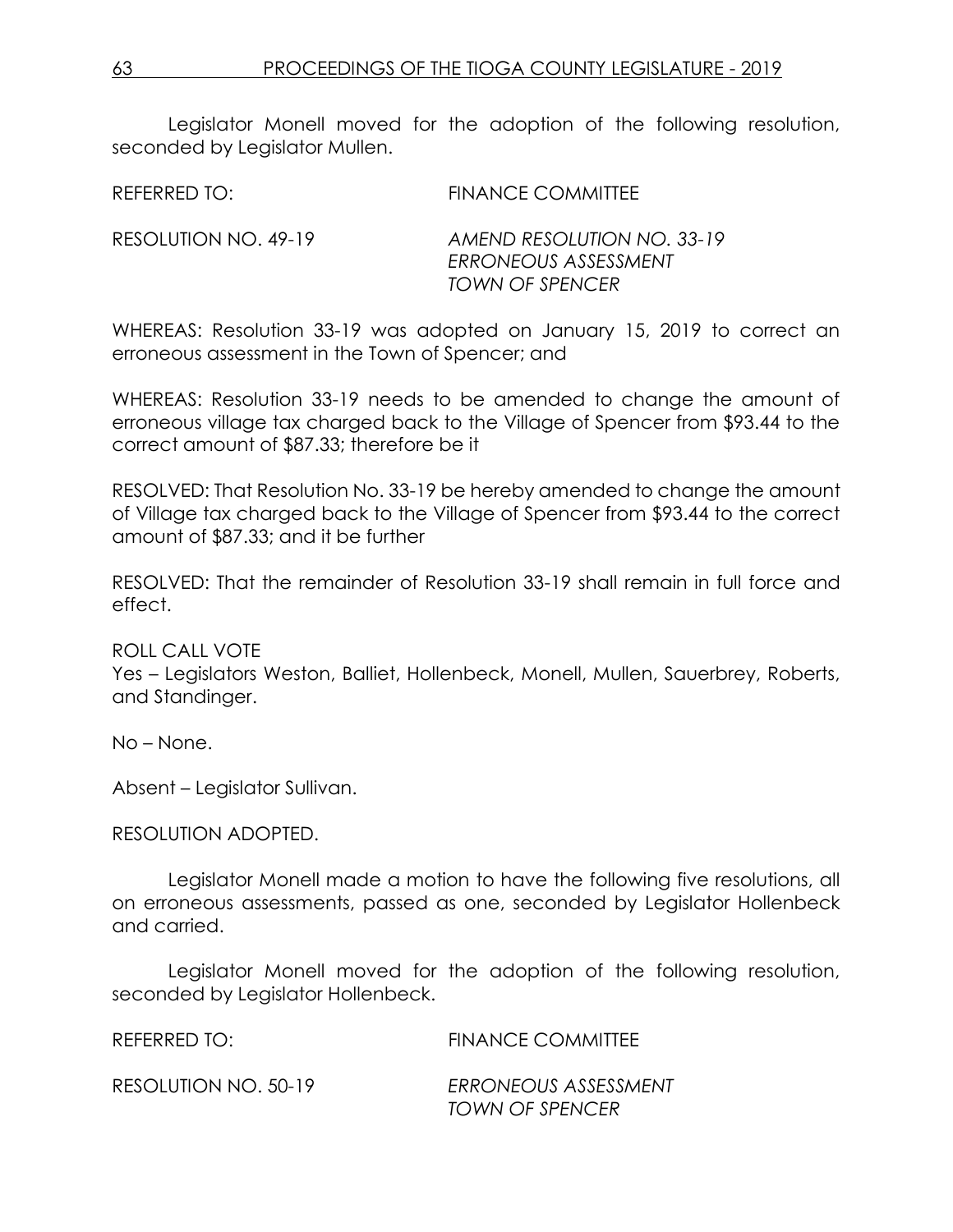WHEREAS: An application for Corrected Tax Roll for the year 2019 indicates that parcel #68.07-2-11 Account #1259 in the Town of Spencer assessed to Presbyterian Manse on the 2019 tax roll is erroneous in that the Village of Spencer produced a bill for Presbyterian Manse, and returned it to the County Treasurer as unpaid; and

WHEREAS: The County Treasurer's Office relevied the returned 2018 Village Tax on the 2019 Tax Roll of the Town of Spencer; and

WHEREAS: Presbyterian Manse contested their 2019 bill, claiming they were wholly exempt from Village taxes to the Village of Spencer; and

WHEREAS: The Village of Spencer provided sufficient proof that a clerical error was made and a Village tax bill should not have been produced for parcel #68.07-2- 11, as it should have been wholly exempt; be it therefore

RESOLVED: That Bill #237, produced for Presbyterian Manson, in the Town of Spencer be rendered null and void; and be it further

RESOLVED: That the erroneous returned village tax of \$330.56 be charged back to the Village of Spencer; and it be further

RESOLVED: That the erroneous County Penalty of \$23.14 be charged back to the proper account in the records of the County Treasurer.

ROLL CALL VOTE Yes – Legislators Weston, Balliet, Hollenbeck, Monell, Mullen, Sauerbrey, Roberts, and Standinger.

No – None.

Absent – Legislator Sullivan.

RESOLUTION ADOPTED.

Legislator Monell moved for the adoption of the following resolution, seconded by Legislator Hollenbeck.

REFERRED TO: FINANCE COMMITTEE

RESOLUTION NO. 51-19 *ERRONEOUS ASSESSMENT*

*TOWN OF NEWARK VALLEY*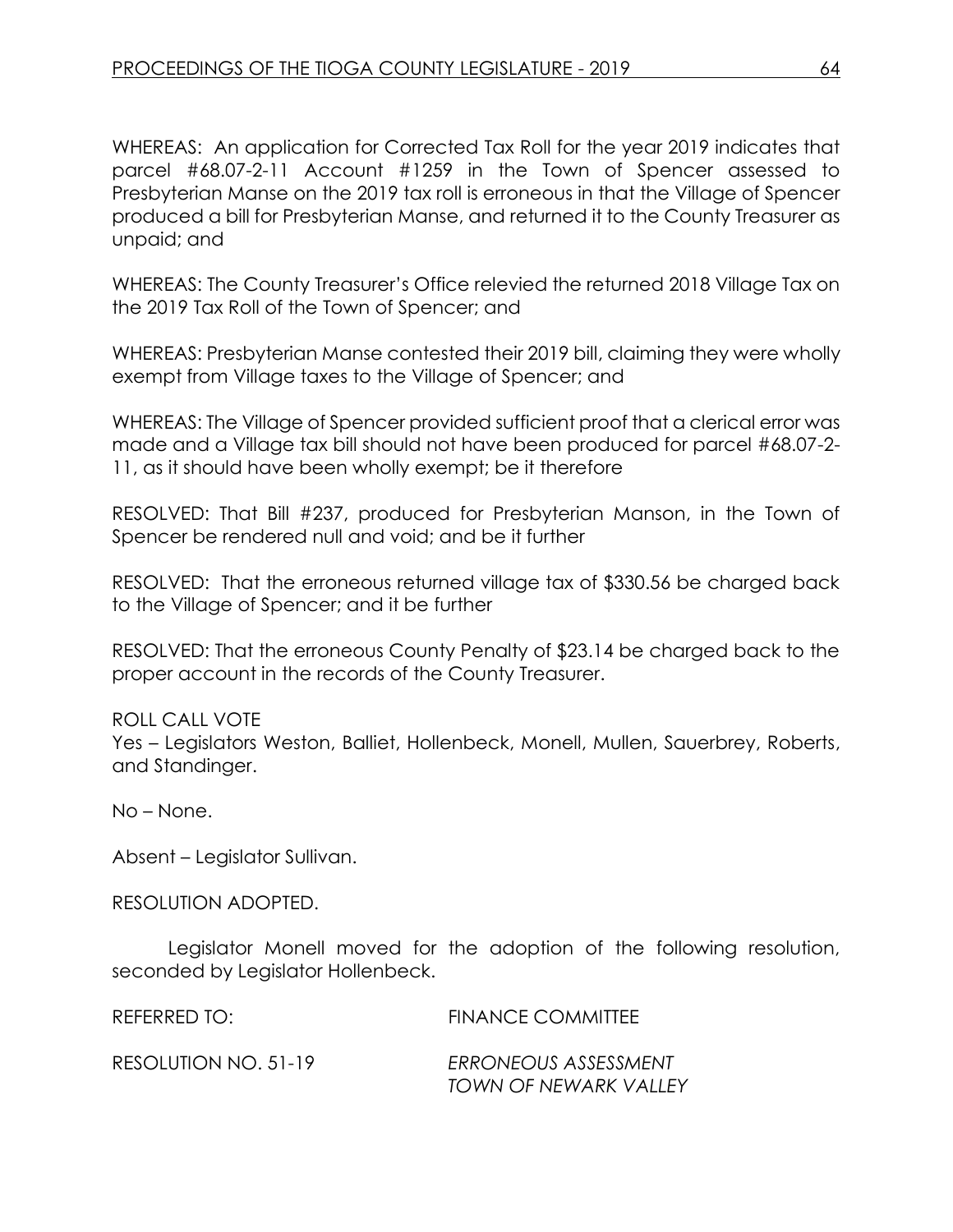WHEREAS: An application for corrected tax roll indicates that parcel #65.00-1-41, Account # 1627 assessed to Rose Marie and David W. Stack on the 2016, 2017, and 2018 tax roll of the Town of Newark Valley is an invalid parcel; and

WHEREAS: 65.00-1-41 is an invalid parcel because it was combined with parcel #65.00-1-21.211 on the 2016 tax roll; and

WHEREAS: The school tax bills for this invalid parcel were paid in 2016, 2017, and 2018 to the Newark Valley School District, totaling \$843.58; be it therefore

RESOLVED: That a refund be issued to Rose Marie and David M. Stacks by the Tioga County Treasurer's Office, and mailed to 604 Gates Road Vestal, NY 13850; and be it further

RESOLVED: That the erroneous school tax of \$843.58 be charged back to the Newark Valley School District; and be it further

RESOLVED: That the School tax bills for 2016, 2017, and 2018 be rendered null and void.

ROLL CALL VOTE

Yes – Legislators Weston, Balliet, Hollenbeck, Monell, Mullen, Sauerbrey, Roberts, and Standinger.

No – None.

Absent – Legislator Sullivan.

RESOLUTION ADOPTED.

Legislator Monell moved for the adoption of the following resolution, seconded by Legislator Hollenbeck.

| REFERRED TO:         | <b>FINANCE COMMITTEE</b>                      |
|----------------------|-----------------------------------------------|
| RESOLUTION NO. 52-19 | ERRONEOUS ASSESSMENT<br>TOWN OF NEWARK VALLEY |

WHEREAS: An application for corrected tax roll indicates that parcel #65.00-1-41, Account # 1627 assessed to Rose Marie and David W. Stack on the 2017 tax roll of the Town of Newark Valley is an invalid parcel; and

WHEREAS: 65.00-1-41 is an invalid parcel because it was combined with parcel #65.00-1-21.211 on the 2016 tax roll; be it therefore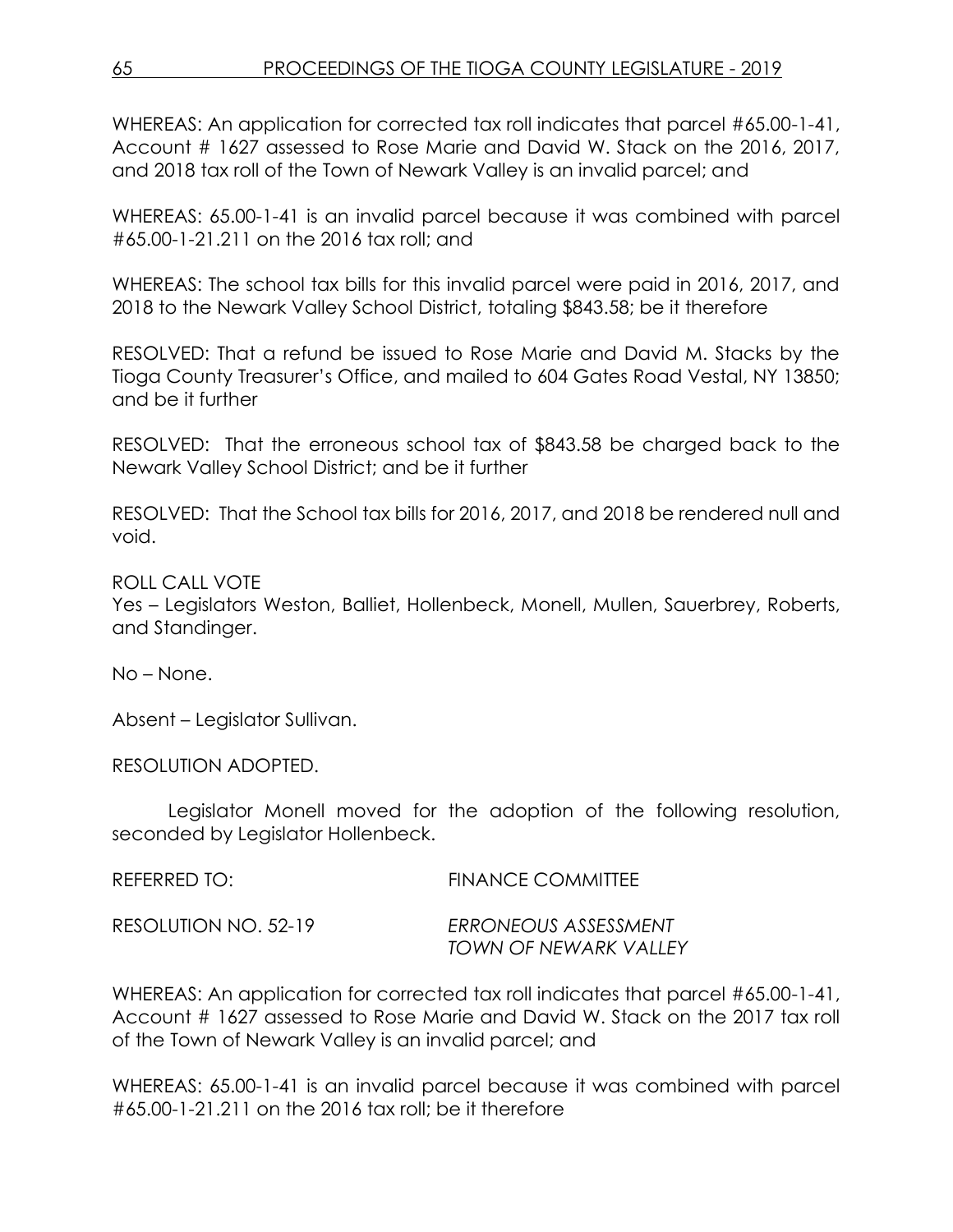RESOLVED: That a refund be issued to Rose Marie and David M. Stacks by the Tioga County Treasurer's Office, and mailed to 604 Gates Road Vestal, NY 13850, as follows:

|              | Original Bill | Corrected Bill | Refund |
|--------------|---------------|----------------|--------|
| County       | 118.06        |                | 118.06 |
| Recycle      | 5.45          |                | 5.45   |
| Town Wide    | 53.24         |                | 53.24  |
| Part Town    | 1.67          |                | 1.67   |
| Fire         | 21.49         |                | 21.49  |
| <b>Total</b> | 199.91        |                | 199.91 |

#### And be it further

RESOLVED: That the erroneous county tax of \$118.06 be charged to the proper account in the records of the County Treasurer; and be it further

RESOLVED: That the erroneous solid waste tax of \$5.45 be charged back to the Solid Waste Fund; and be it further

RESOLVED: That the erroneous town tax of \$54.91 be charged back to the Town of Owego; and be it further

RESOLVED: That the erroneous Fire Tax of \$ 21.49 be charged back to the Newark Valley Fire District; and be it further

RESOLVED: That the Town and County Tax bill #1723 for 2017 be rendered null and void.

ROLL CALL VOTE

Yes – Legislators Weston, Balliet, Hollenbeck, Monell, Mullen, Sauerbrey, Roberts, and Standinger.

No – None.

Absent – Legislator Sullivan.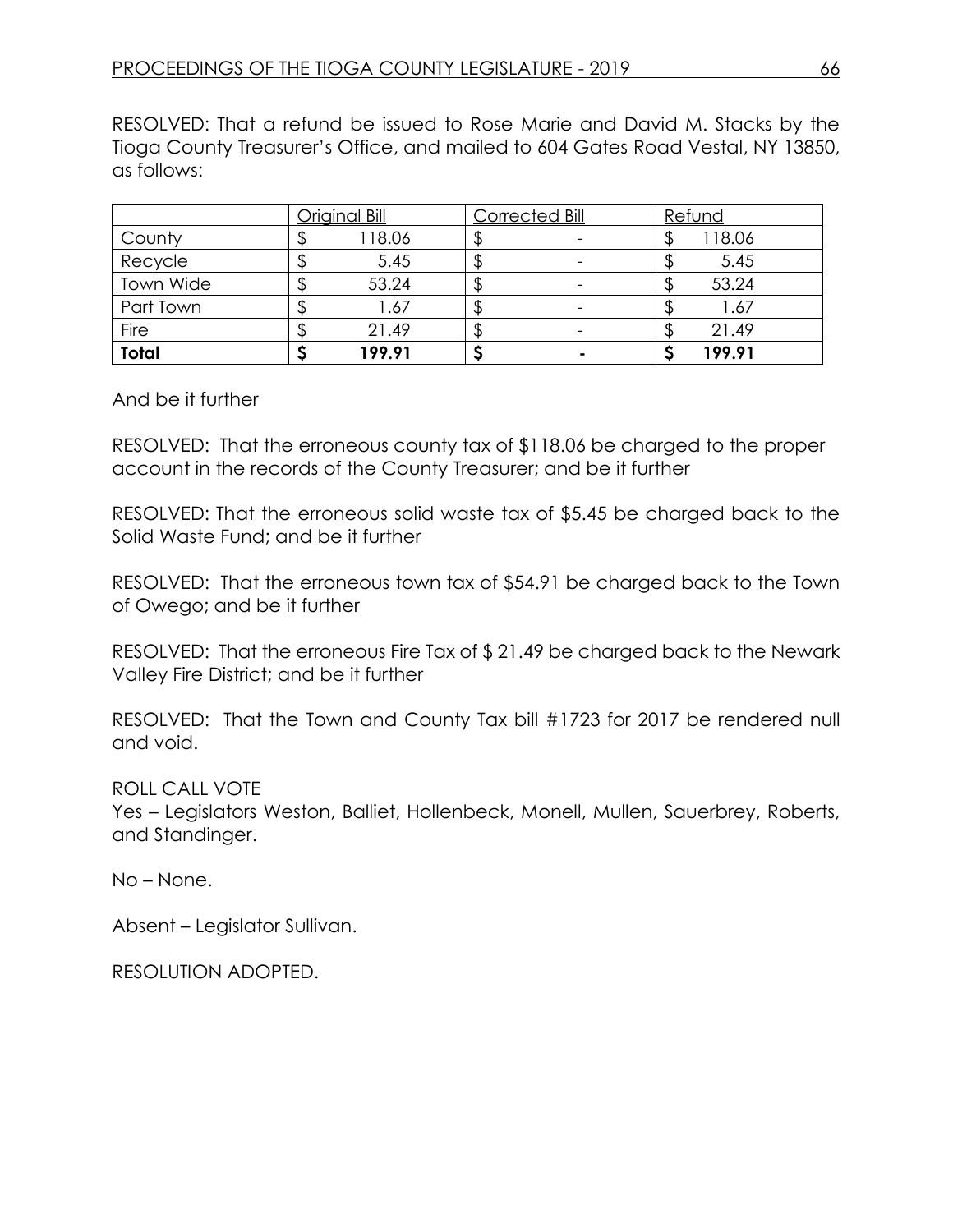Legislator Monell moved for the adoption of the following resolution, seconded by Legislator Hollenbeck.

| REFERRED TO:         | <b>FINANCE COMMITTEE</b>                      |
|----------------------|-----------------------------------------------|
| RESOLUTION NO. 53-19 | ERRONEOUS ASSESSMENT<br>TOWN OF NEWARK VALLEY |

WHEREAS: An application for corrected tax roll indicates that parcel #65.00-1-41, Account # 1627 assessed to Rose Marie and David W. Stack on the 2018 tax roll of the Town of Newark Valley is an invalid parcel; and

WHEREAS: 65.00-1-41 is an invalid parcel because it was combined with parcel #65.00-1-21.211 on the 2016 tax roll; be it therefore

RESOLVED: That a refund be issued to Rose Marie and David M. Stacks by the Tioga County Treasurer's Office, and mailed to 604 Gates Road Vestal, NY 13850, as follows:

|              | Original Bill | <b>Corrected Bill</b>    | Chargebacks |
|--------------|---------------|--------------------------|-------------|
| County       | 118.54        |                          | 118.54      |
| Recycle      | 6.39          |                          | 6.39        |
| Town Wide    | 53.57         |                          | 53.57       |
| Part Town    | 2.39          | $\overline{\phantom{a}}$ | 2.39        |
| Fire         | 20.93         |                          | 20.93       |
| <b>Total</b> | 201.82        |                          | 201.82      |

And be it further

RESOLVED: That the erroneous county tax of \$118.54 be charged to the proper account in the records of the County Treasurer; and be it further

RESOLVED: That the erroneous solid waste tax of \$ 6.39 be charged back to the Solid Waste Fund; and be it further

RESOLVED: That the erroneous town tax of \$55.96 be charged back to the Town of Owego; and be it further

RESOLVED: That the erroneous Fire Tax of \$ 20.93 be charged back to the Newark Valley Fire District; and be it further

RESOLVED: That the Town and County Tax bill #1739 for 2018 be rendered null and void.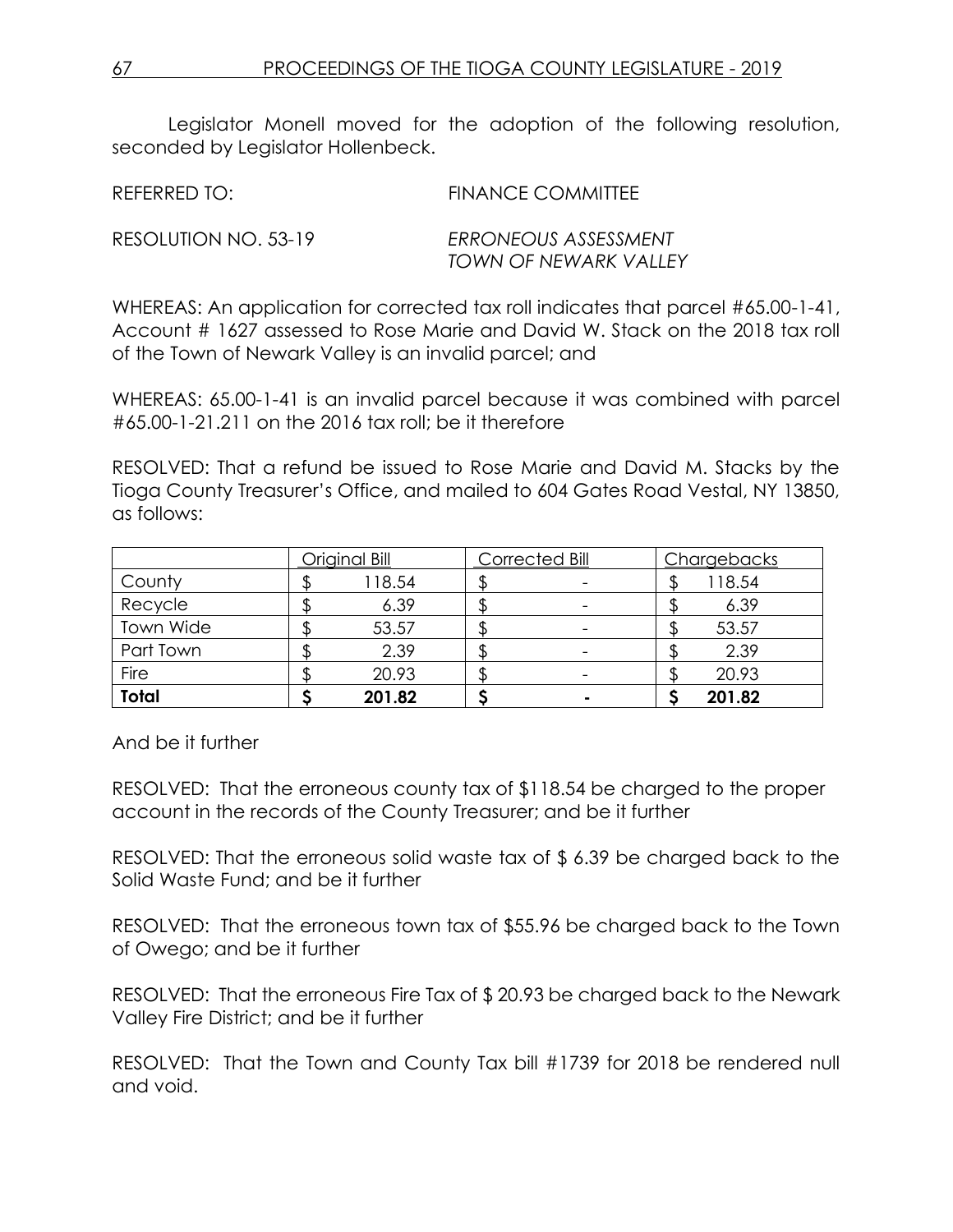ROLL CALL VOTE Yes – Legislators Weston, Balliet, Hollenbeck, Monell, Mullen, Sauerbrey, Roberts, and Standinger.

No – None.

Absent – Legislator Sullivan.

RESOLUTION ADOPTED.

Legislator Monell moved for the adoption of the following resolution, seconded by Legislator Hollenbeck.

REFERRED TO: FINANCE COMMITTEE RESOLUTION NO. 54-19 *ERRONEOUS ASSESSMENT*

*TOWN OF NEWARK VALLEY* 

WHEREAS: An application for corrected tax roll indicates that parcel #65.00-1-41, Account # 1627 assessed to Rose Marie and David W. Stack on the 2019 tax roll of the Town of Newark Valley is an invalid parcel; and

WHEREAS: 65.00-1-41 is an invalid parcel because it was combined with parcel #65.00-1-21.211 on the 2016 tax roll; be it therefore

RESOLVED: That the erroneous county tax of \$122.41 be charged to the proper account in the records of the County Treasurer; and be it further

RESOLVED: That the erroneous solid waste tax of \$7.25 be charged back to the Solid Waste Fund; and be it further

RESOLVED: That the erroneous town tax of \$55.65 be charged back to the Town of Owego; and be it further

RESOLVED: That the erroneous Fire Tax of \$ 24.22 be charged back to the Newark Valley Fire District; and be it further

RESOLVED: That the Town and County Tax bill #1737 for 2019 be rendered null and void.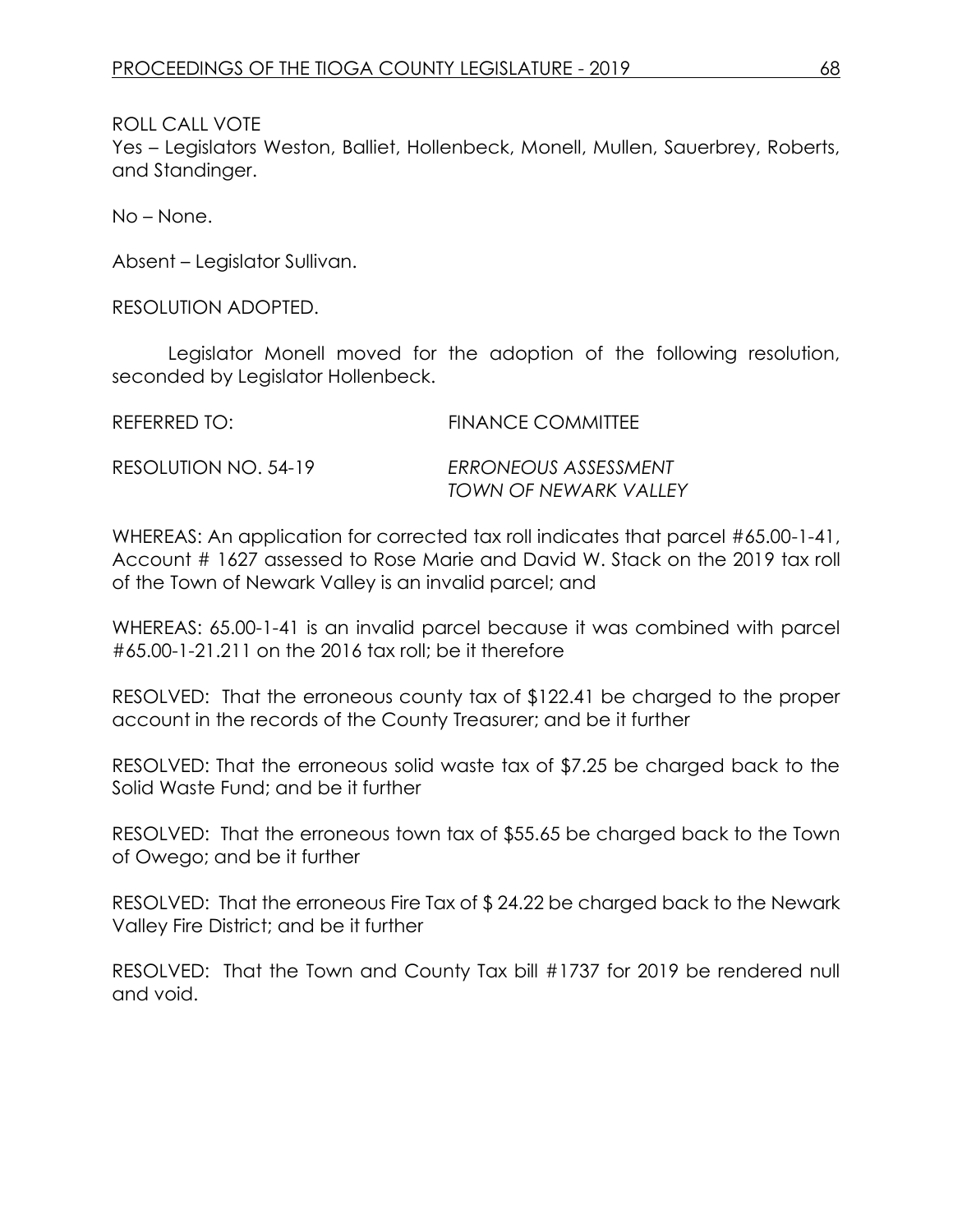Yes – Legislators Weston, Balliet, Hollenbeck, Monell, Mullen, Sauerbrey, Roberts, and Standinger.

No – None.

Absent – Legislator Sullivan.

RESOLUTION ADOPTED.

Legislator Roberts moved for the adoption of the following resolution, seconded by Legislator Standinger.

REFERRED TO: PUBLIC WORKS COMMITTEE

RESOLUTION NO. 55-19 *AUTHORIZING THE IMPLEMENTATION AND FUNDING IN THE FIRST INSTANCE 100% OF THE FEDERAL AID AND STATE "MARCHISELLI" PROGRAM-AID ELIGIBLE COSTS OF A TRANSPORTATION FEDERAL-AID PROJECT AND APPROPRIATING FUNDS*

WHEREAS: A project for the Tioga County Bridge Maintenance Project (2019), PIN 9754.29 (the "Project") is eligible for funding under Title 23 US Code, as amended, that calls for the apportionment of the costs of such program to be borne at the ratio of 80% Federal funds and 20% non-Federal funds; and

WHEREAS: The County of Tioga desires to advance the Project by making a commitment of 100% of the Federal and non-Federal share of the costs of the Preliminary Engineering/Design work;

NOW, THEREFORE, the Tioga County Legislature, duly convened does hereby

RESOLVED: That the Tioga County Legislature hereby approves the abovesubject project; and it is hereby further

RESOLVED: That the Tioga County Legislature hereby authorized the County of Tioga to pay in the first instance 100% of the Federal and non-Federal share of the cost of the Preliminary Engineering/Design work for the Project or portions thereof; and it is further

RESOLVED: That the sum of \$40,000 is hereby appropriated from the Bridge Projects Account D5110.400050; and made available to cover the cost of participation in the above phase of the Project; and it is further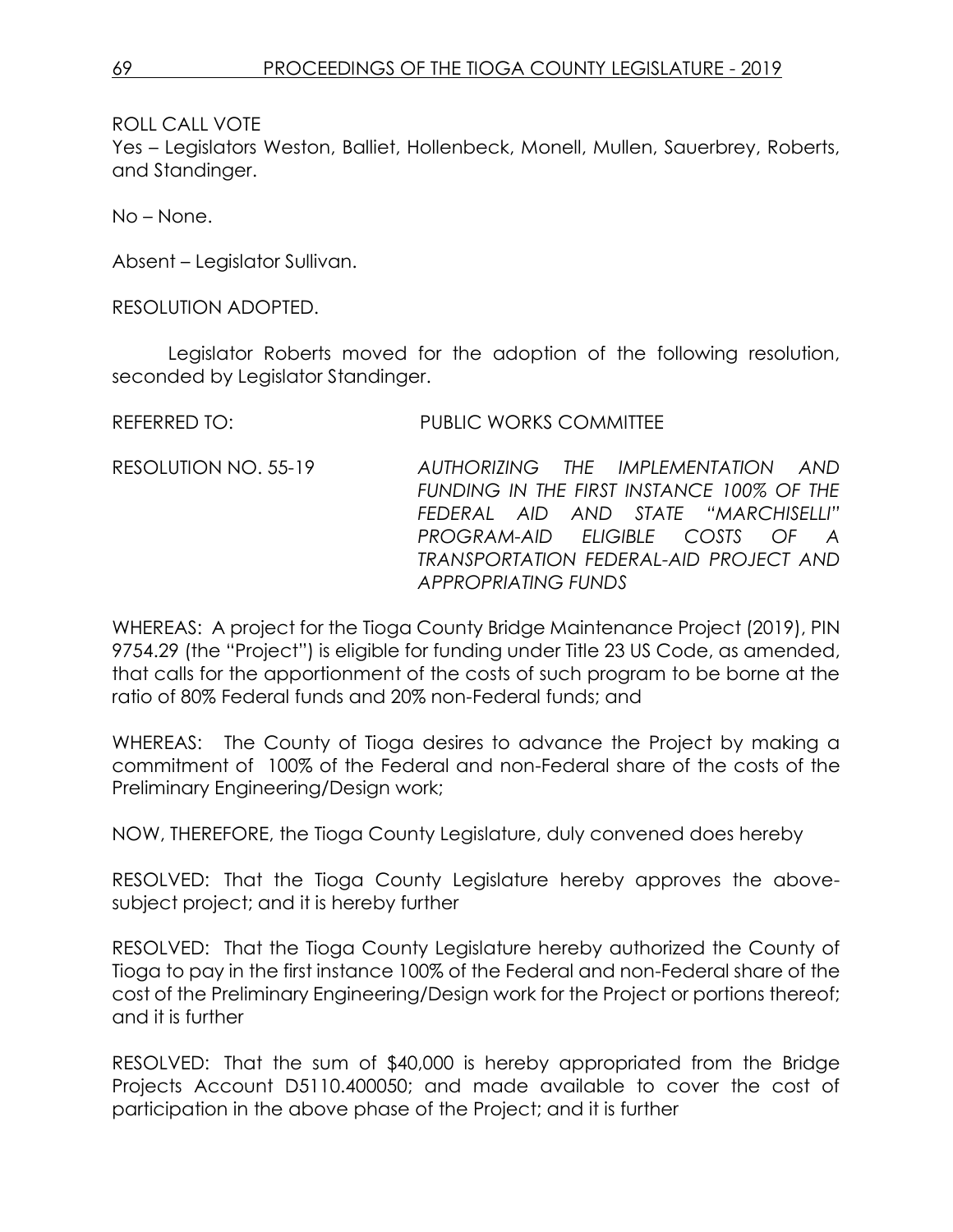RESOLVED: That in the event the full Federal and non-Federal share costs of the project exceeds the amount appropriated above, the Tioga County Legislature shall convene as soon as possible to appropriate said excess amount immediately upon notification by the New York State Department of Transportation thereof, and it is further

RESOLVED: That the Chair of the Tioga County Legislature be and is hereby authorized to execute all necessary Agreements, certifications or reimbursement requests for Federal Aid and/or Marchiselli Aid on behalf of the County of Tioga with the New York State Department of Transportation in connection with the advancement or approval of the Project and providing for the administration of the Project and the municipality's first instance funding of project costs and permanent funding of the local share of federal-aid and state-aid eligible Project costs and all Project costs within appropriations therefore that are not so eligible, and it is further

RESOLVED: That a certified copy of this resolution be filed with the New York State Commissioner of Transportation by attaching it to any necessary Agreement in connection with the Project, and it is further

RESOLVED: That this Resolution shall take effect immediately.

#### ROLL CALL VOTE

Yes – Legislators Weston, Balliet, Hollenbeck, Monell, Mullen, Sauerbrey, Roberts, and Standinger.

No – None.

Absent – Legislator Sullivan.

RESOLUTION ADOPTED.

Legislator Roberts moved for the adoption of the following resolution, seconded by Legislator Standinger.

REFERRED TO: PUBLIC WORKS COMMITTEE

RESOLUTION NO. 56-19 *AUTHORIZE TIOGA COUNTY SUSTAINABILITY MANAGER TO APPLY FOR STATE ASSISTANCE FROM THE STATE'S ELECTRONIC WASTE AND HOUSEHOLD HAZARDOUS WASTE GRANT ASSISTANCE PROGRAM*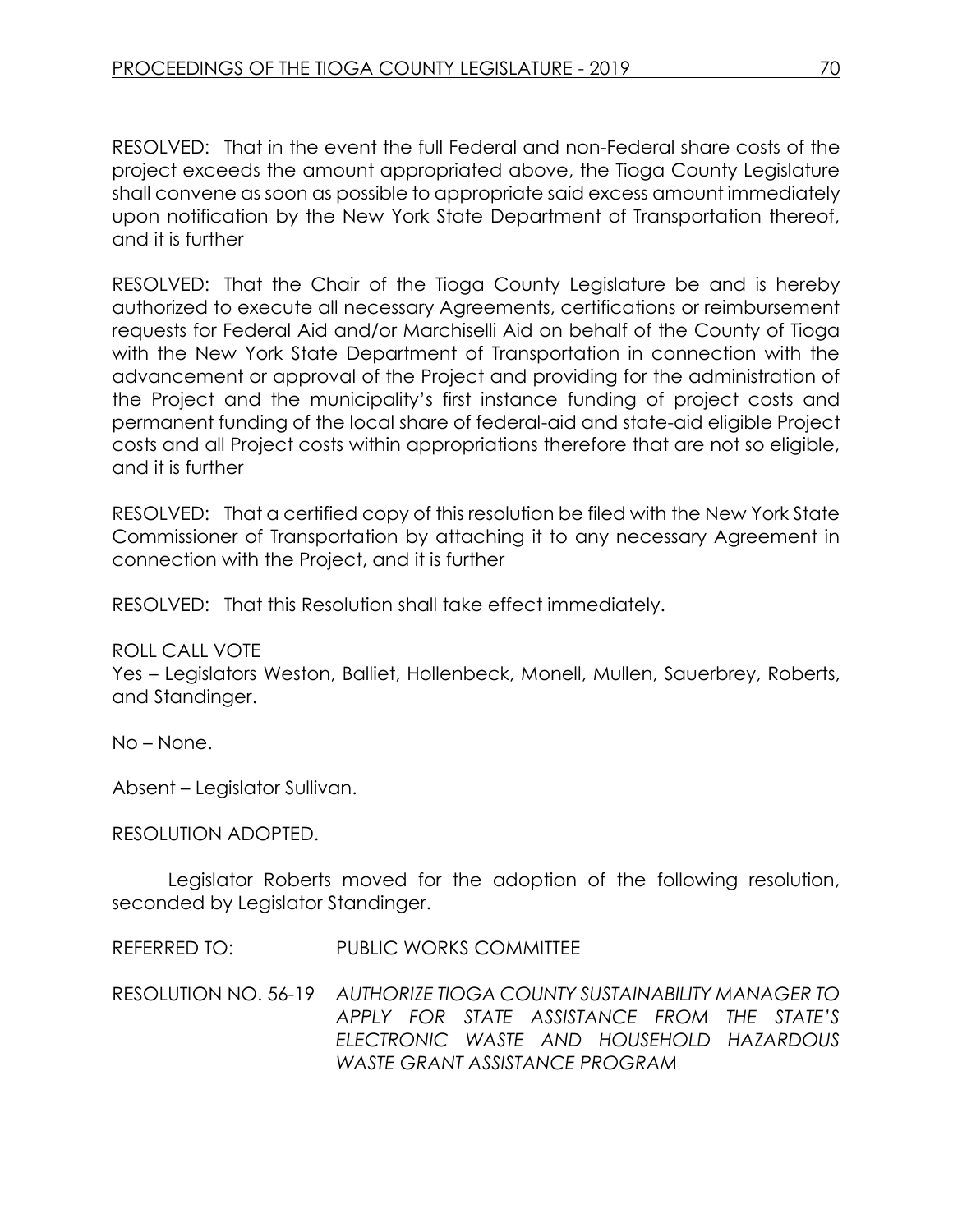WHEREAS: The State of New York announced financial aid through their Electronic Waste and Household Hazardous Waste Assistance Grants to assist counties and local governments with electronic waste recycling and household hazardous waste disposal expenses; and

WHEREAS: Through these grants Solid Waste would be reimbursed 50% of their eligible costs of electronic waste recycling and household hazardous waste disposal expenses; therefore be it

RESOLVED: That the Tioga County Legislature authorizes the Sustainability Manager to apply and administer said grants.

ROLL CALL VOTE Yes – Legislators Weston, Balliet, Hollenbeck, Monell, Mullen, Sauerbrey, Roberts, and Standinger.

No – None.

Absent – Legislator Sullivan.

RESOLUTION ADOPTED.

Legislator Mullen moved for the adoption of the following resolution, seconded by Legislator Hollenbeck.

| REFERRED TO:         | PUBLIC SAFETY COMMITTEE                                         |
|----------------------|-----------------------------------------------------------------|
| RESOLUTION NO. 57-19 | APPOINT MEMBERS ALTERNATIVES TO<br>INCARCERATION ADVISORY BOARD |

RESOLVED: That the following members be appointed to the Alternatives to Incarceration Advisory Board for the following terms:

|                                                                                                     | TERM           |
|-----------------------------------------------------------------------------------------------------|----------------|
| Ex-Offender                                                                                         | 4/1/19-3/31/20 |
| Crime Victim                                                                                        | 4/1/19-3/31/20 |
| State Certified Provider of Alcohol and/or Substance<br>Abuse Treatment                             | 4/1/19-3/31/20 |
| Rep for Private Organization within County<br>Ann Domingos-Trinity of Chemung, Livingston, Bradford | 4/1/19-3/31/20 |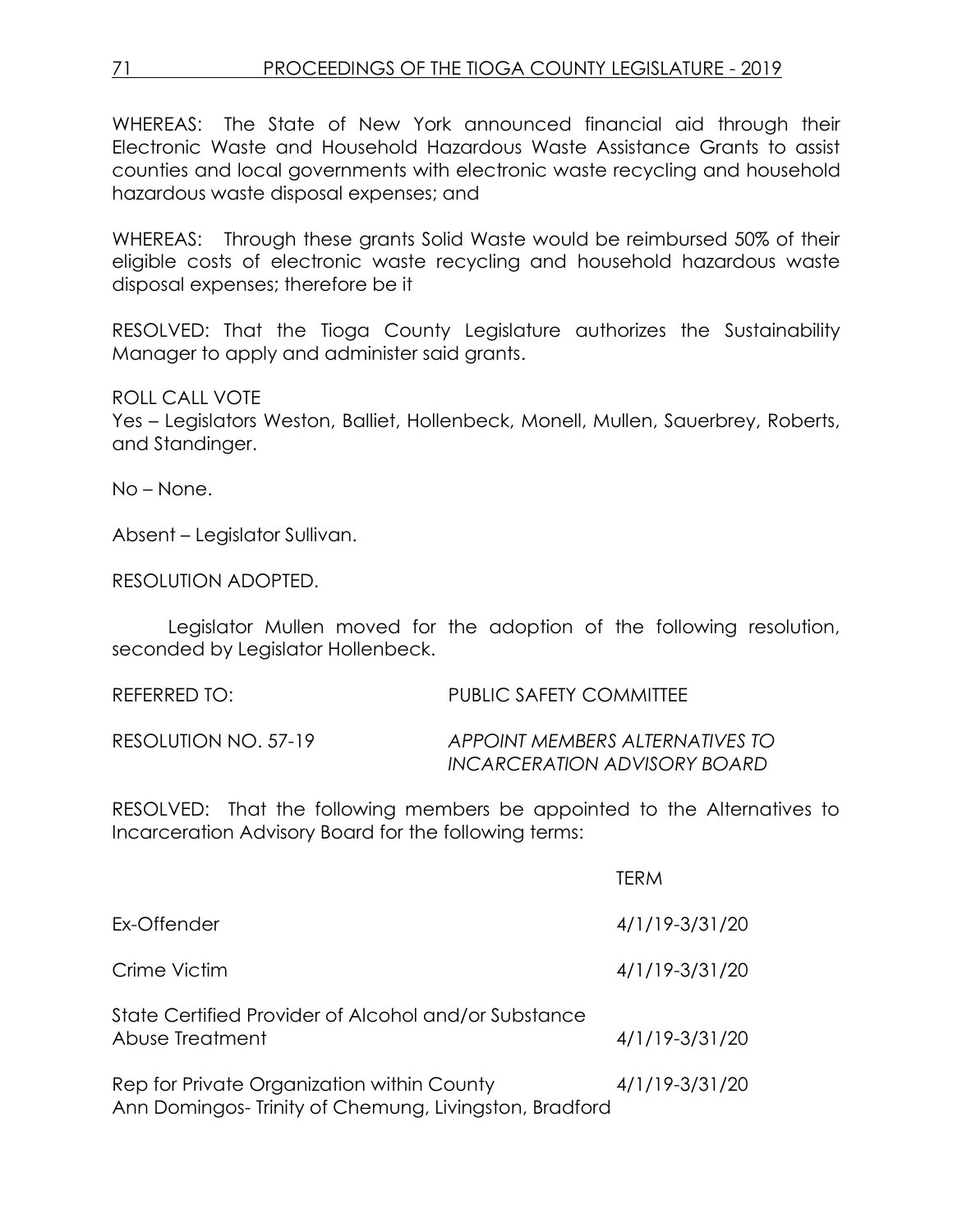Yes – Legislators Weston, Balliet, Hollenbeck, Monell, Mullen, Sauerbrey, Roberts, and Standinger.

No – None.

Absent – Legislator Sullivan.

RESOLUTION ADOPTED.

Legislator Weston moved for the adoption of the following resolution, seconded by Legislator Mullen.

REFERRED TO: ED&P COMMITTEE

RESOLUTION NO. 58-19 *APPOINT MEMBER TO THE TIOGA COUNTY PROPERTY DEVELOPMENT CORPORATION BOARD*

WHEREAS: The Tioga County Legislature wishes to appoint Christina Brown as a Board Member to the Tioga County Property Development Corporation Board Member for a three year term of 1/1/19-12/31/21; and

WHEREAS: The TCPDC Bylaws allows for this appointment conditioned that each board member be a public officer of a municipality within Tioga County or a member of a County Agency and their membership is conditioned on upon holding the public office by their position as Financial Director at Tioga Opportunities, Inc.; and

WHEREAS: Christina Brown is willing and able to serve in this position; therefore be it

RESOLVED: That the Tioga County Legislature hereby appoints Christina Brown, Financial Director, Tioga Opportunities, Inc. to the Tioga County Property Development Board Corporation as a Board Member for a three year term of 1/1/19 – 12/31/21.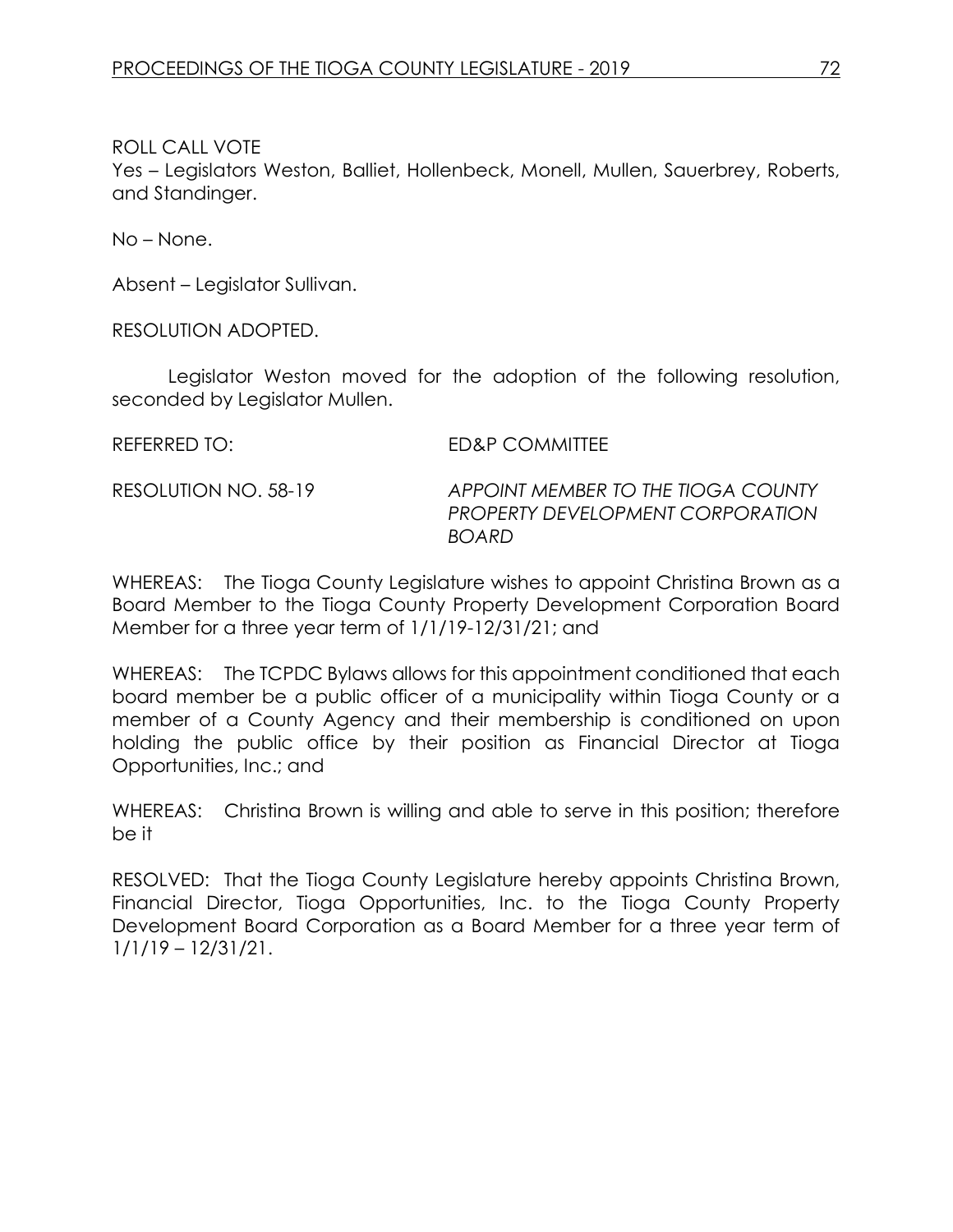Yes – Legislators Weston, Balliet, Hollenbeck, Monell, Mullen, Sauerbrey, Roberts, and Standinger.

No – None.

Absent – Legislator Sullivan.

RESOLUTION ADOPTED.

Legislator Weston moved for the adoption of the following resolution, seconded by Legislator Monell.

REFERRED TO: ED&P COMMITTEE

RESOLUTION NO. 59-19 *APPOINT MEMBER TO THE TIOGA COUNTY PROPERTY DEVELOPMENT CORPORATION BOARD*

WHEREAS: The Tioga County Legislature wishes to appoint David Astorina as a Board Member to the Tioga County Property Development Corporation Board Member for a two year term of 1/1/19-12/31/20; and

WHEREAS: The TCPDC Bylaws allows for this appointment conditioned that each board member be a public officer of a municipality within Tioga County or a member of a County Agency and their membership is conditioned on upon holding the public office by their position as Board Member of the Tioga County Local Development Corporation; and

WHEREAS: David Astorina is willing and able to serve in this position; therefore be it

RESOLVED: That the Tioga County Legislature hereby appoints David Astorina, to the Tioga County Property Development Board Corporation as a Board Member for a two year term of 1/1/19 – 12/31/20.

ROLL CALL VOTE

Yes – Legislators Weston, Balliet, Hollenbeck, Monell, Mullen, Sauerbrey, Roberts, and Standinger.

No – None.

Absent – Legislator Sullivan.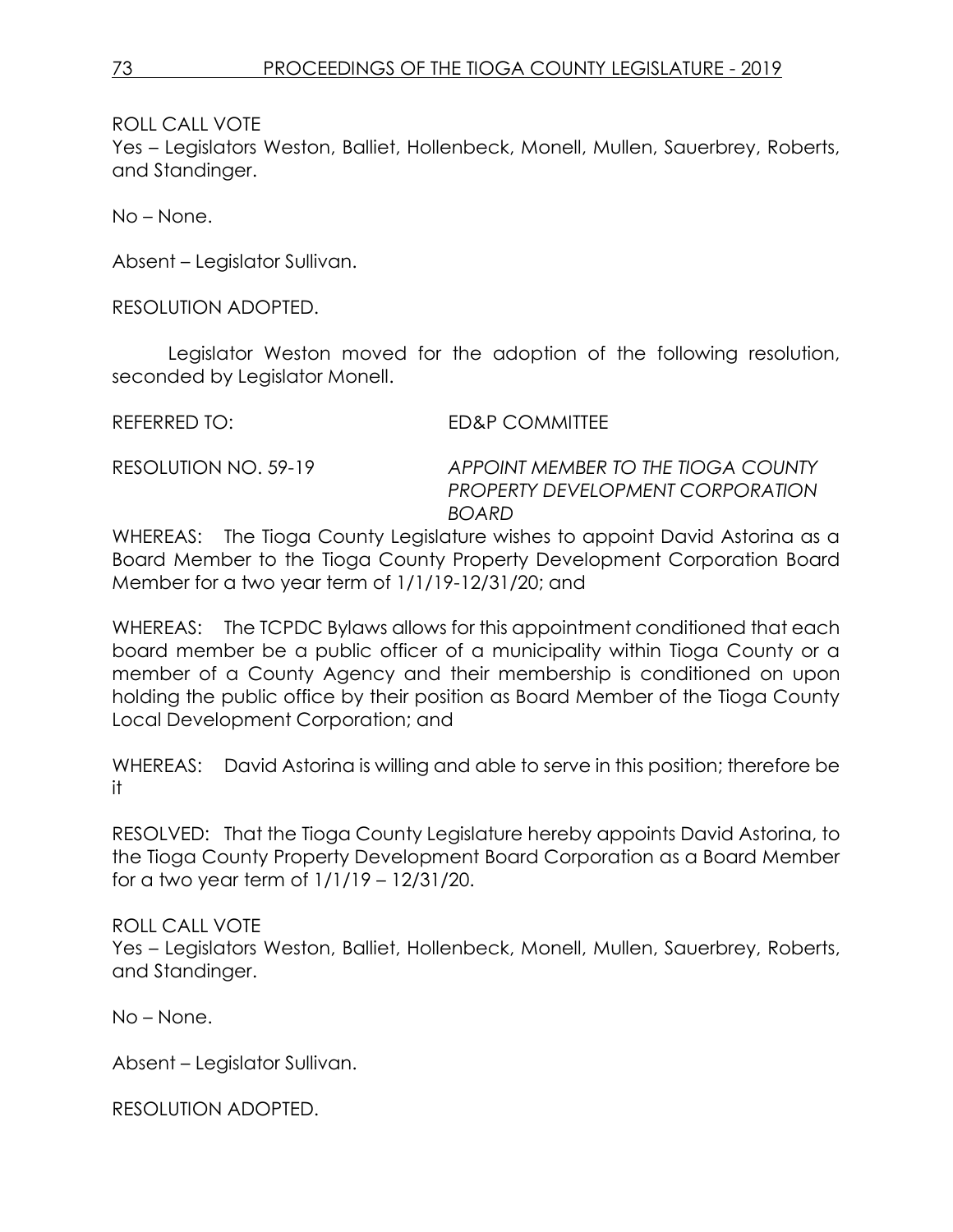Legislator Standinger moved for the adoption of the following resolution, seconded by Legislator Mullen.

REFERRED TO: HEALTH & HUMAN SERVICES COMMITTEE

RESOLUTION NO. 60-19 *APPOINT NEW YOUTH BOARD MEMBERS TERM YOUTH BUREAU*

WHEREAS: The Tioga County Youth Board is organized as an advisory body to the Tioga County Youth Bureau; and

WHEREAS: The purpose of the Youth Board is to carry out the provision of Section 95 of the General Municipal Law of the State of New York and Resolution No. 140 of 1981 of the Tioga County Legislature; and

WHEREAS: The Tioga County Youth Board Bylaws provides for representatives to the Youth Board be appointed by the County Legislature; and

WHEREAS: The County Legislature previously appointed members to the Youth Board under Resolution No. 29-16 and vacancies exist; now therefore be it

RESOLVED: That the following listed representatives be appointed as a member of the Tioga County Youth Board with the corresponding term of office as follows:

Lauran Murphy (Replacing Marlaina Allen) 02/01/2019 – 12/31/2021 Becky Shuey (Filling Vacant Town of Owego) 02/01/2019 – 12/31/2021 Cheri Zlinsky (Replacing Tiffani Ruffle) 02/01/2019 – 12/31/2021

TERM

ROLL CALL VOTE

Yes – Legislators Weston, Balliet, Hollenbeck, Monell, Mullen, Sauerbrey, Roberts, and Standinger.

No – None.

Absent – Legislator Sullivan.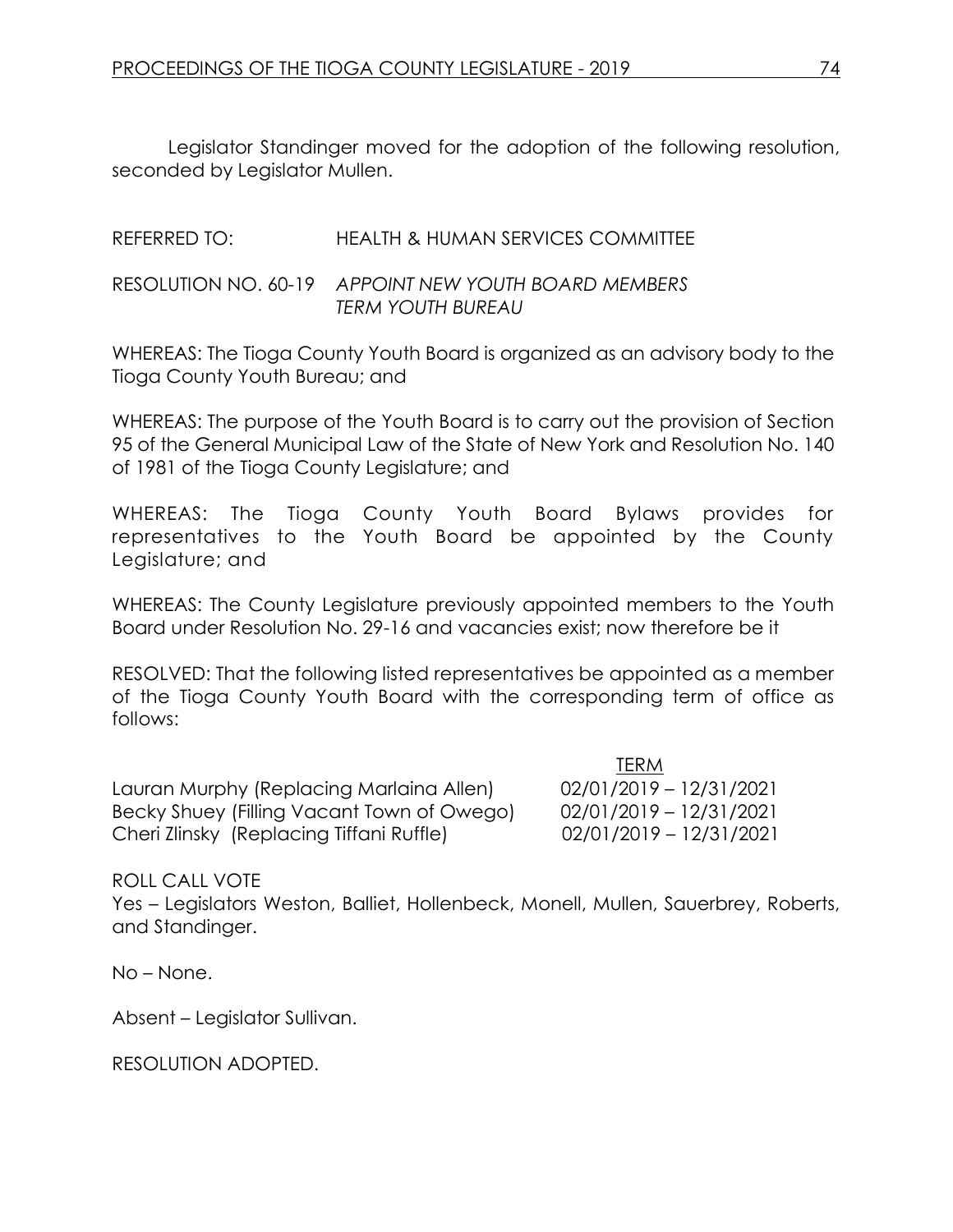Legislator Standinger moved for the adoption of the following resolution, seconded by Legislator Mullen.

REFERRED TO: HEALTH & HUMAN SERVICES COMMITTEE

RESOLUTION NO. 61-19 *RESOLUTION APPOINTING NEW MEMBER TO COMMUNITY SERVICES BOARD*

WHEREAS: Francis Bialy has agreed to become a new member; and

WHEREAS: The Community Services Board has recommended Francis' appointment; and

WHEREAS: Section Article 41.11 (d) of the Mental Hygiene Law allows counties to determine the length of term of Community Services Board members; therefore be it

RESOLVED: That Francis Bialy be appointed a new member to the Community Services Board, for term starting February 1, 2019 and ending January 31, 2023.

### ROLL CALL VOTE

Yes – Legislators Weston, Balliet, Hollenbeck, Monell, Mullen, Sauerbrey, Roberts, and Standinger.

No – None.

Absent – Legislator Sullivan.

RESOLUTION ADOPTED.

Legislator Standinger moved for the adoption of the following resolution, seconded by Legislator Mullen.

| REFERRED TO:         | <b>HEALTH &amp; HUMAN SERVICES COMMITTEE</b>                              |
|----------------------|---------------------------------------------------------------------------|
| RESOLUTION NO. 62-19 | <b>RESOLUTION APPOINTING</b><br>NEW MEMBER TO COMMUNITY<br>SERVICES BOARD |

WHEREAS: Robert Williams has agreed to become a new member; and

WHEREAS: The Community Services Board has recommended Robert's appointment; and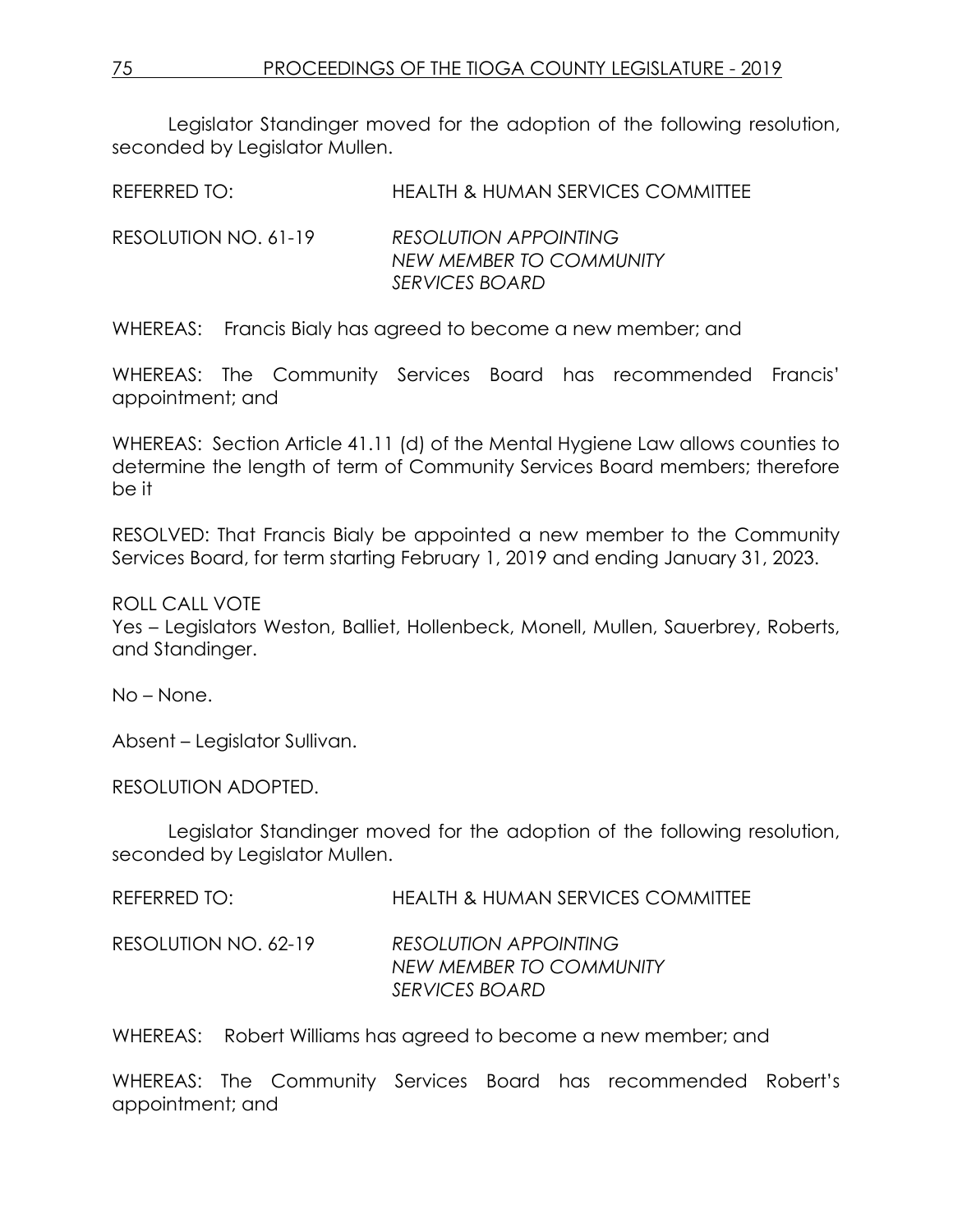WHEREAS: Section Article 41.11 (d) of the Mental Hygiene Law allows counties to determine the length of term of Community Services Board members; therefore be it

RESOLVED: That Robert Williams to the Community Services Board to fill the unexpired term of Dr. Keith Nichols, starting February 1, 2019 and ending March 31, 2021.

ROLL CALL VOTE Yes – Legislators Weston, Balliet, Hollenbeck, Monell, Mullen, Sauerbrey, Roberts, and Standinger.

No – None.

Absent – Legislator Sullivan.

RESOLUTION ADOPTED.

Legislator Mullen moved for the adoption of the following resolution, seconded by Legislator Weston.

REFERRED TO: HEALTH & HUMAN SERVICES COMMITTEE

RESOLUTION NO. 63-19 *RESOLUTION REAPPOINTING MEMBER TO COMMUNITY SERVICES BOARD*

WHEREAS: Legislator William Standinger, III appointment to the Community Services Board will expire on March 31, 2019; and

WHEREAS: The Community Services Board has recommended Legislator Standinger's reappointment; and

WHEREAS: Section Article 41.11 (d) of the Mental Hygiene Law allows counties to determine the length of term of Community Services Board members; therefore be it

RESOLVED: That Legislator William Standinger, III be reappointed to the Community Services Board, for term starting April 1, 2019 and ending March 31, 2023.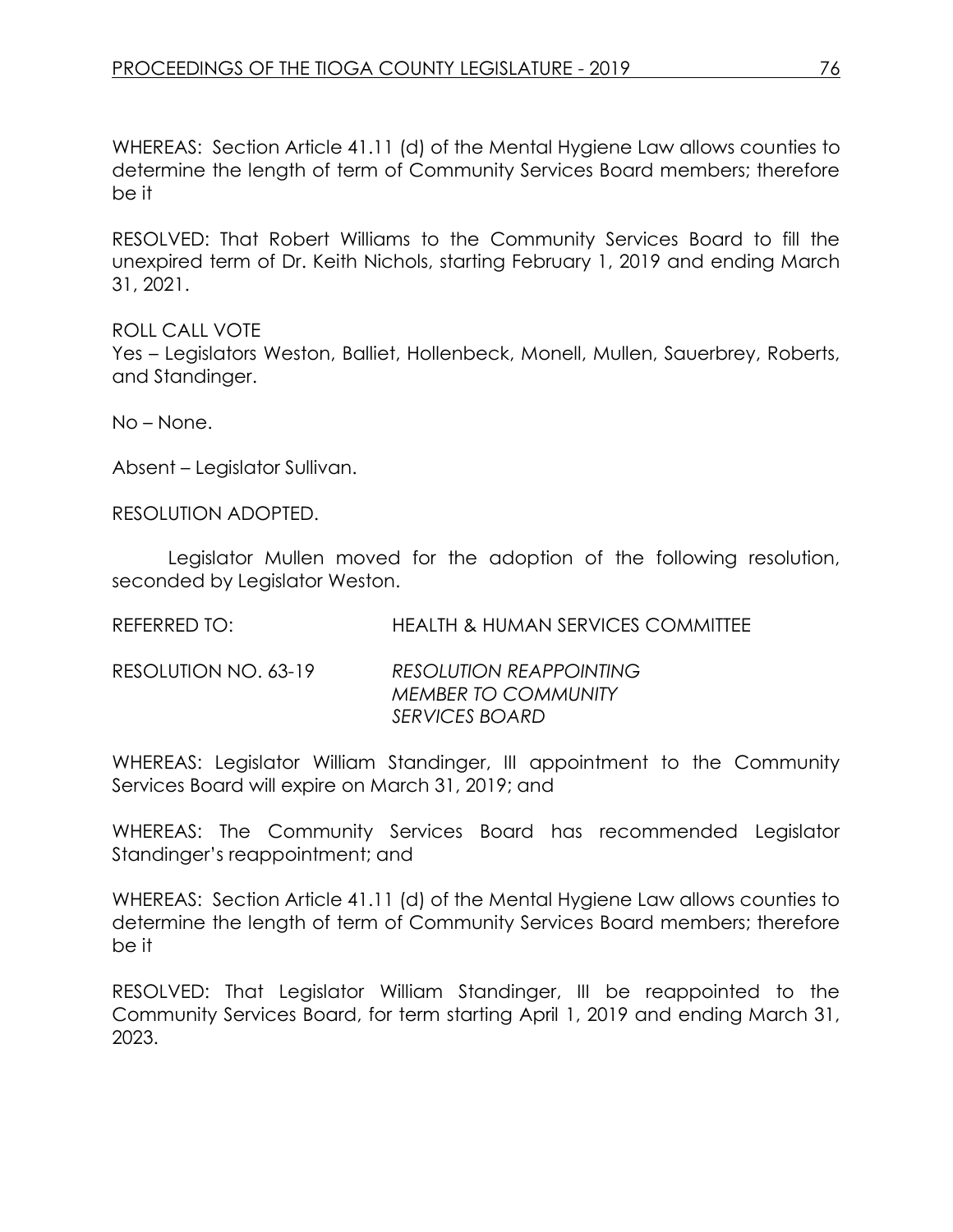Yes – Legislators Weston, Balliet, Hollenbeck, Monell, Mullen, Sauerbrey, Roberts, and Standinger.

No – None.

Absent – Legislator Sullivan.

RESOLUTION ADOPTED.

Legislator Weston moved for the adoption of the following resolution, seconded by Legislator Hollenbeck.

REFERRED TO: ED&P COMMITTEE

RESOLUTION NO. 64-19 *RE-APPOINT MEMBER TO THE TIOGA COUNTY LOCAL DEVELOPMENT CORPORATION (TCLDC)*

WHEREAS: The term of Tioga County Local Development Corporation member, Marcia Kiechle, will expire as of March 31, 2019; and

WHEREAS: Marcia Kiechle has expressed a desire for re-appointment to serve another term; therefore be it

RESOLVED: That the Tioga County Legislature hereby re-appoint Marcia Kiechle for another three-year term of 4/1/19 – 3/31/22.

ROLL CALL VOTE

Yes – Legislators Weston, Balliet, Hollenbeck, Monell, Mullen, Sauerbrey, Roberts, and Standinger.

No – None.

Absent – Legislator Sullivan.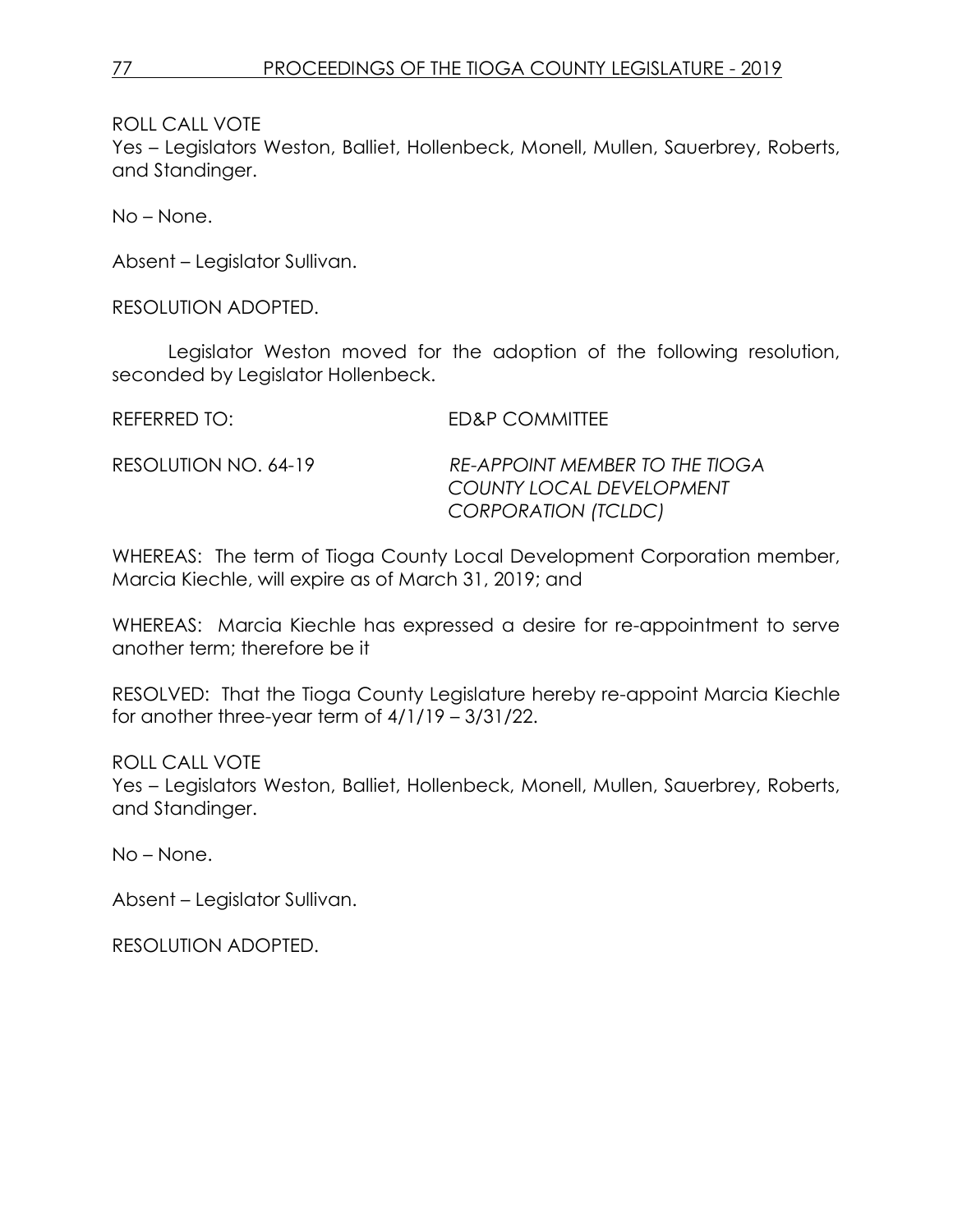Legislator Weston moved for the adoption of the following resolution, seconded by Legislator Hollenbeck.

REFERRED TO: ED&P COMMITTEE

RESOLUTION NO. 65-19 *RE-APPOINT MEMBER TO THE TIOGA COUNTY LOCAL DEVELOPMENT CORPORATION (TCLDC)*

WHEREAS: The term of Tioga County Local Development Corporation member, Jon Ward, will expire as of March 31, 2019; and

WHEREAS: Jon Ward has expressed a desire for re-appointment to serve another term; therefore be it

RESOLVED: That the Tioga County Legislature hereby re-appoint Jon Ward for another three-year term of 4/1/19 – 3/31/22.

ROLL CALL VOTE Yes – Legislators Weston, Balliet, Hollenbeck, Monell, Mullen, Sauerbrey, Roberts, and Standinger.

No – None.

Absent – Legislator Sullivan.

RESOLUTION ADOPTED.

Legislator Weston moved for the adoption of the following resolution, seconded by Legislator Monell.

REFERRED TO: ED&P COMMITTEE

RESOLUTION NO. 66-19 *RE-APPOINT MEMBER TO THE TIOGA COUNTY LOCAL DEVELOPMENT CORPORATION (TCLDC)*

WHEREAS: The term of Tioga County Local Development Corporation member, Sandra Layman, will expire as of March 31, 2019; and

WHEREAS: Sandra Layman has expressed a desire for re-appointment to serve another term; therefore be it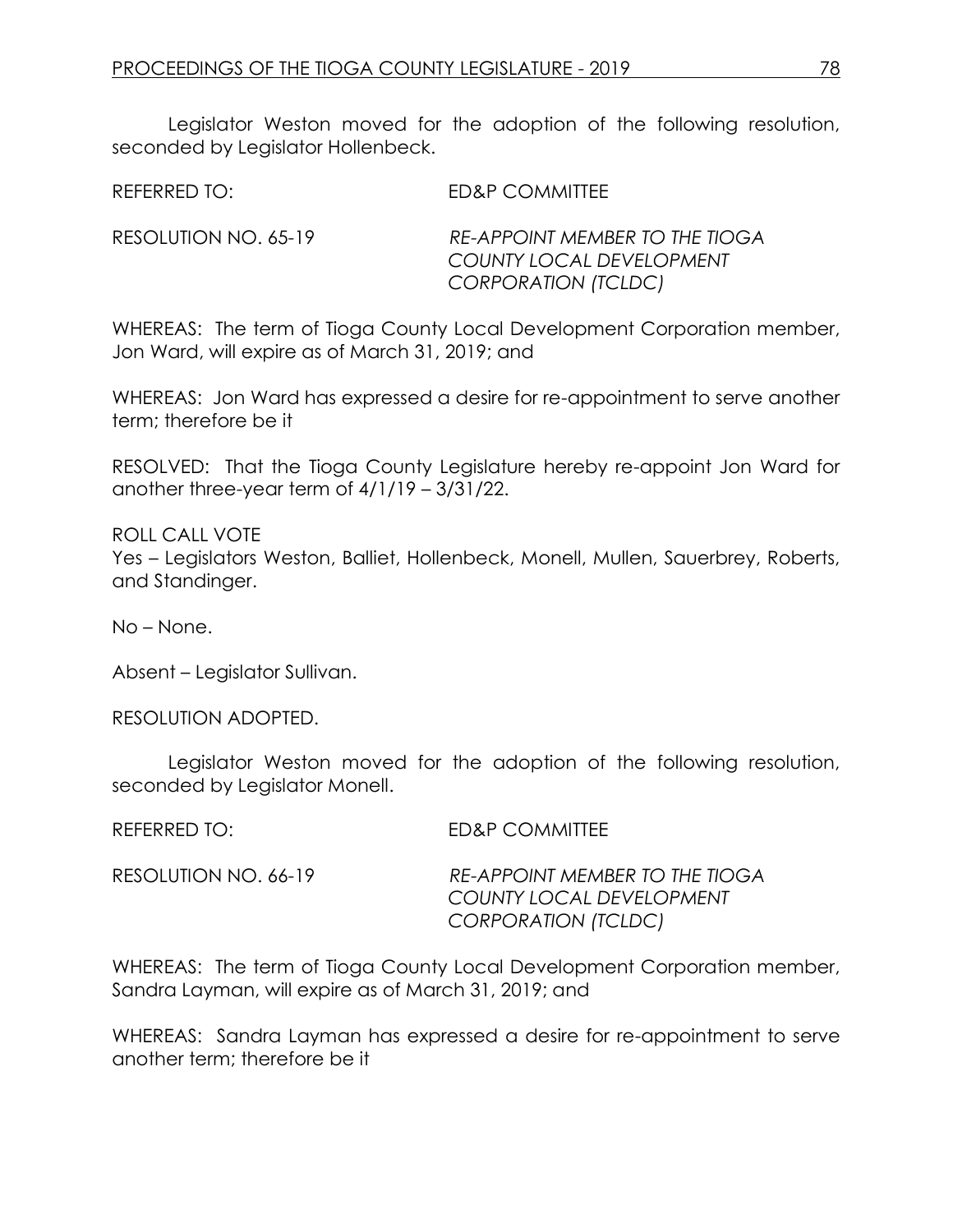RESOLVED: That the Tioga County Legislature hereby re-appoint Sandra Layman for another three-year term of 4/1/19 – 3/31/22.

ROLL CALL VOTE

Yes – Legislators Weston, Balliet, Hollenbeck, Monell, Mullen, Sauerbrey, Roberts, and Standinger.

No – None.

Absent – Legislator Sullivan.

RESOLUTION ADOPTED.

Legislator Mullen moved for the adoption of the following resolution, seconded by Legislator Monell.

#### REFERRED TO: ED&P COMMITTEE AG COMMITTEE

RESOLUTION NO. 67-19 *SET PUBLIC HEARING FOR 2019 ANNUAL AGRICULTURAL DISTRICT INCLUSIONS*

WHEREAS: The Tioga County Legislature, as per resolution 296-03 designated January 2<sup>nd</sup> through January 31st as the official annual enrollment period for inclusion of viable agricultural properties in agricultural districts as required by §303-B of the NYS Agricultural and Markets Law 25-AA; and

WHEREAS: Tioga County Planning has received requests for inclusion of land in agricultural districts and said law requires that the Tioga County Legislature hold a public hearing before making a decision on inclusion of lands; therefore be it:

RESOLVED: That the Tioga County Legislature will hold a public hearing on requests of inclusion of viable agricultural land in agricultural districts received within the designated time period in 2019 on March 7<sup>th</sup>, 2019 at 1:00 PM in the Legislative Conference Room of the Ronald E. Dougherty County Office Building, 56 Main Street, Owego, NY.

ROLL CALL VOTE

Yes – Legislators Weston, Balliet, Hollenbeck, Monell, Mullen, Sauerbrey, Roberts, and Standinger.

No – None.

Absent – Legislator Sullivan.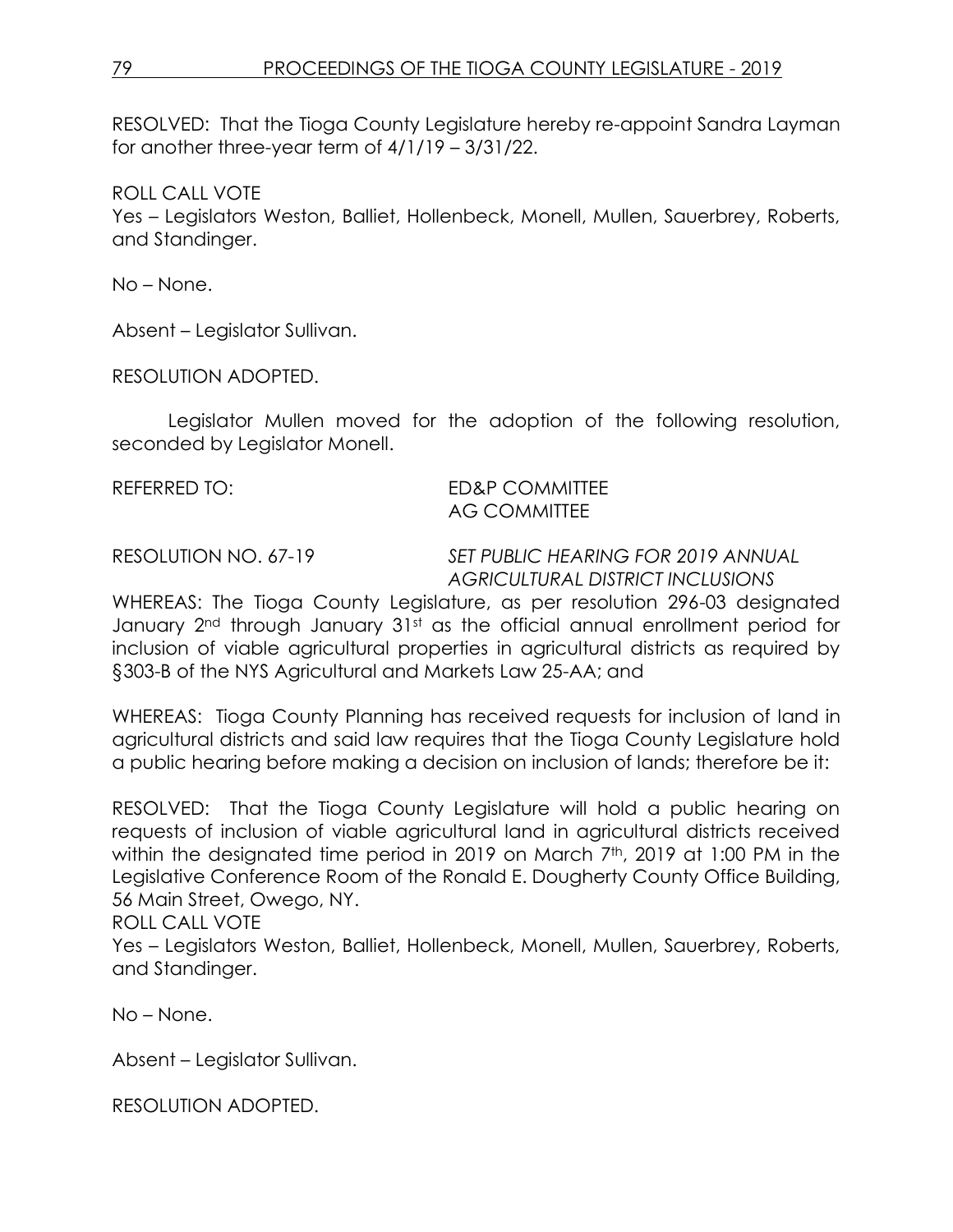Legislator Mullen moved for the adoption of the following resolution, seconded by Legislator Hollenbeck.

RESOLUTION NO. 68-19 *RESOLUTION TO APPROVE A SOLE SOURCE CONTRACT AND MAINTENANCE AGREEMENT BETWEEN THE TIOGA COUNTY PROBATION DEPARTMENT AND AUTOMON LLC TO PROVIDE SOFTWARE AND MAINTENANCE OF THE CASELOAD EXPLORER PRODUCT*

WHEREAS: The Tioga County Legislature has approved contracts between Tioga County Probation Department and AutoMon LLC since 2008; and

WHEREAS: AutoMon LLC has changed their contract status with New York State, the Tioga County Legislature is approving that the Probation Department can contract with AutoMon LLC as a sole source provider of Caseload Explorer, a software program that meets the qualifications of 9 NYCRR 345, which newly mandates Probation Departments to use a software program that automatically sends Presentence Investigation completed in the software program to the PSI Repository in Albany. Caseload Explorer software is the only software in New York State that meets this criteria; and

WHEREAS: AutoMon, LLC has summited their yearly Maintenance Agreement to Tioga County Probation which consists of the base charge of \$4,358.95 plus a fee of \$213.47 per user. Probation has 17 registered users of the software, so the total cost for basic software maintenance for 2019 is \$7,987.94; and

WHEREAS: AutoMon, LLC has agreed to credit Tioga County Probation for 50% of the yearly Maintenance Agreement for Ce Assessments in the amount of \$2,625.00 and will not charge Tioga County for the cost of the product in 2019; therefore be it

RESOLVED: That the Probation Director is approved to contract with AutoMon, LLC as a sole source provider for software and maintenance costs in 2019 for Caseload Explorer and Ce Assessments in the amount of \$5,362.94.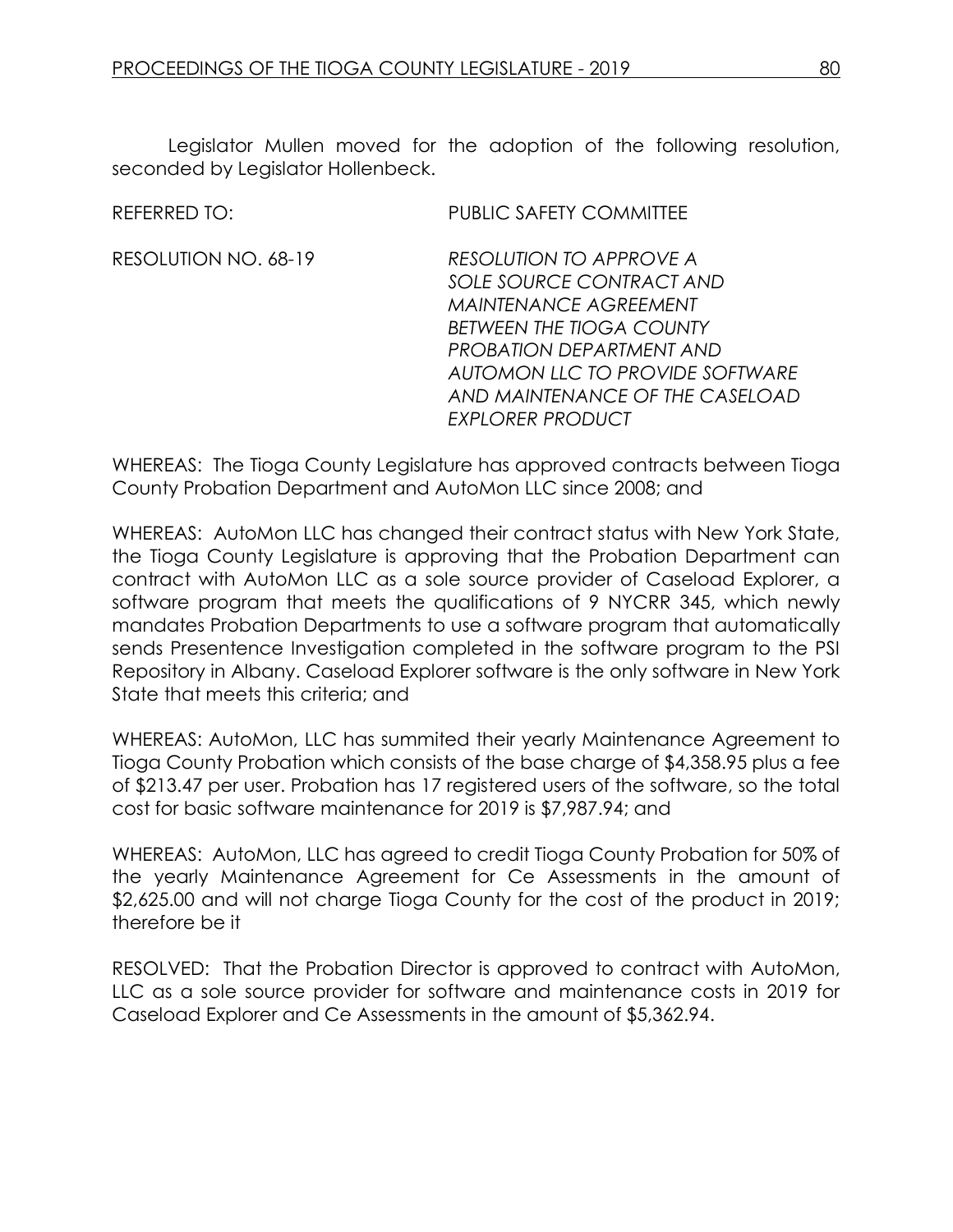Yes – Legislators Weston, Balliet, Hollenbeck, Monell, Mullen, Sauerbrey, Roberts, and Standinger.

No – None.

Absent – Legislator Sullivan.

RESOLUTION ADOPTED.

Legislator Monell moved for the adoption of the following resolution, seconded by Legislator Hollenbeck.

REFERRED TO: FINANCE/LEGAL

RESOLUTION NO. 69-19 *APPLY FOR INDIGENT LEGAL SERVICES GRANT*

WHEREAS: The New York State Office Of Indigent Legal Services has made available to Tioga County a three year, non-competitive grant totaling \$123,804.00 to improve the quality of Indigent legal services provided under Article 18-B of the County Law; and

WHEREAS: Tioga County realizes the importance of providing quality representation to indigent individuals; and

WHEREAS: The grant funds will be used:

- 1. To continue to fund the position of Part-Time Paralegal plus Fringe for the Family Court Public Defender's Office.
- 2. To Continue to partially fund the positions listed below :
	- 1. Chief Public Defender
	- 2. Family Court Public Defender
	- 3. Part-time First Assistant Public Defender
	- 4. Part-time Second Assistant Public Defender
	- 5. Part-time Secretary for the Family Court Public Defender
- 3. To partially fund the on-line research tool for the Public Defender's Office.
- 4. To partially fund Investigative, Expert Witness, Transcripts, Training for the Family Court Public Defender's Office.
- 5. To restore funding for Assigned Counsel Office Supplies, Postage and Copies.

Therefore be it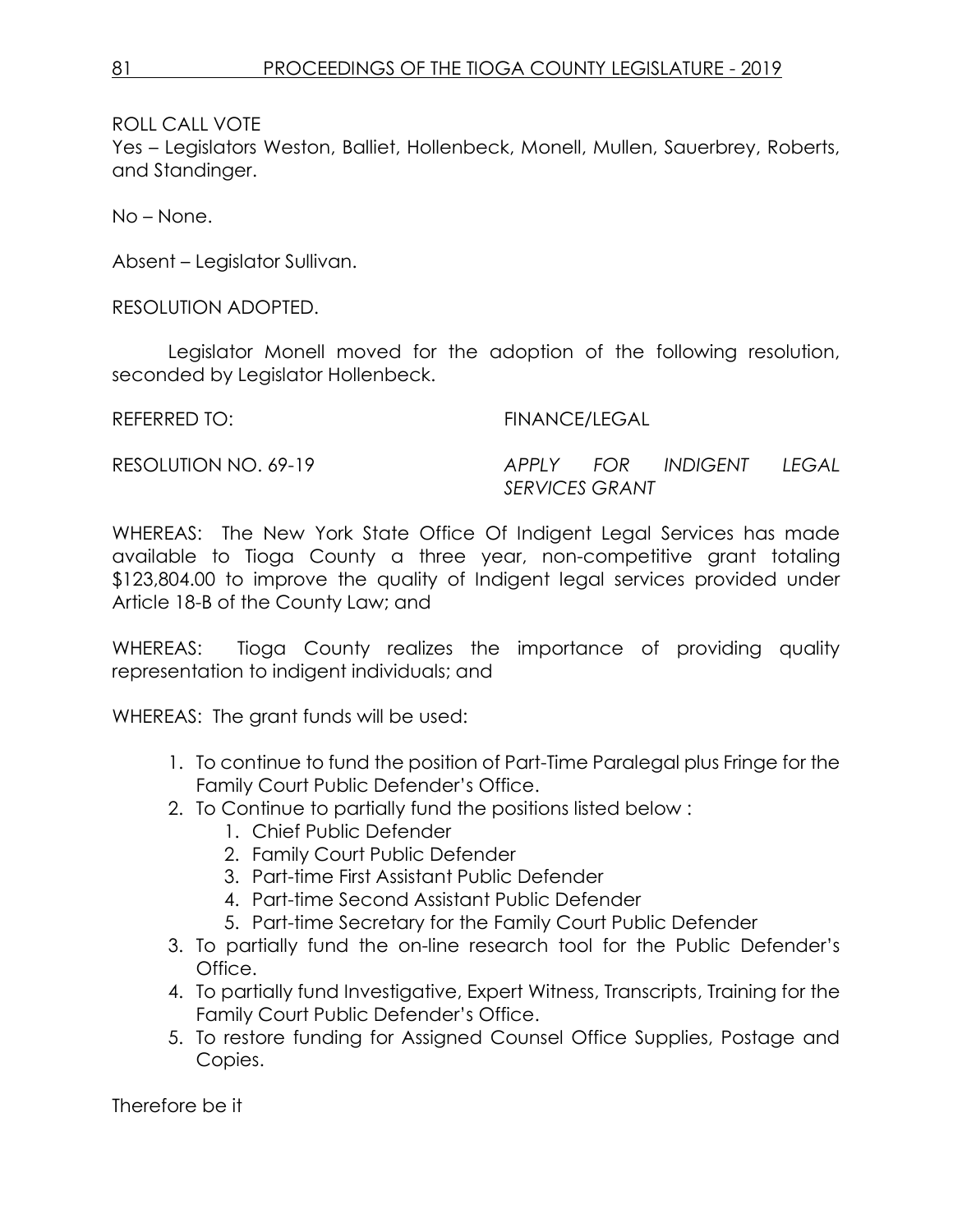RESOLVED: That the Assigned Counsel Administrator be authorized to submit the appropriate grant application for the purpose of securing this funding.

ROLL CALL VOTE

Yes – Legislators Weston, Balliet, Hollenbeck, Monell, Mullen, Sauerbrey, Roberts, and Standinger.

No – None.

Absent – Legislator Sullivan.

RESOLUTION ADOPTED.

Legislator Monell moved for the adoption of the following resolution, seconded by Legislator Mullen.

REFERRED TO: FINANCE/LEGAL COMMITTEE

RESOLUTION NO. 70-19 *AMEND EMPLOYEE HANDBOOK ADD NEW POLICY TO SECTION III FINANCIAL RULES SUBSECTION M. ENTITLED TIOGA COUNTY FUND BALANCE POLICY*

WHEREAS: it has been determined that Tioga County needs to adopt a Fund Balance Policy; and

WHEREAS: Said Fund Balance Policy shall fall under Section III Financial Rules subsection m; therefore be it

RESOLVED: That the Employee Handbook is hereby amended to add a new Fund Balance Policy to Section III Financial Rules subsection m entitled Tioga County Fund Balance Policy as follows:

### **Tioga County Fund Balance Policy**

### **Purpose**

**Tioga** County government is responsible for the appropriate accounting of public funds, the sound management of municipal finances, and the adequate funding of services. The fund balance policy will help the County maintain a sound and stable level of financial resources to provide essential services, maintain sufficient cash flow, and manage unanticipated occurrences.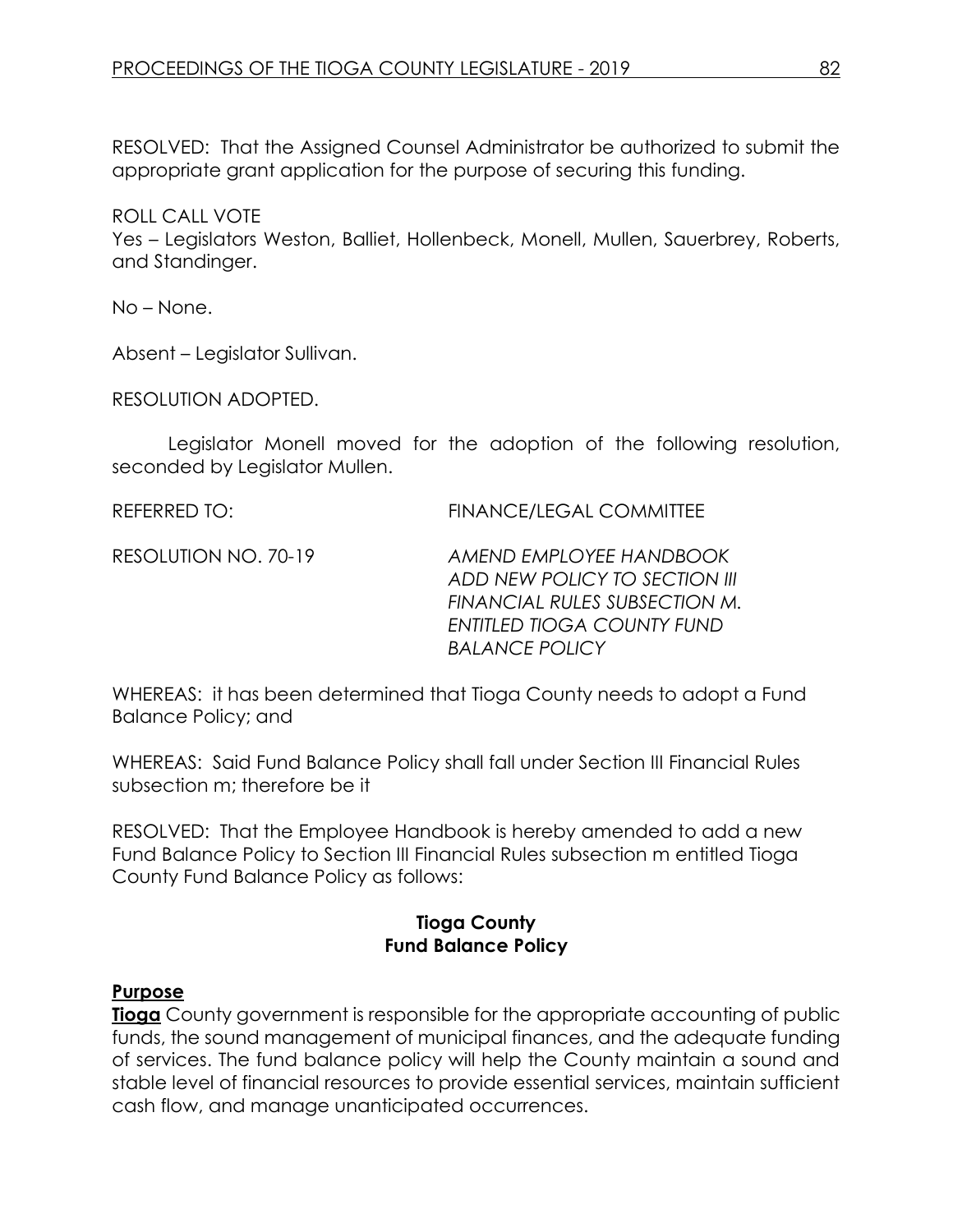The fund balance policy should provide fluidity and flexibility for changing factors such as economic climate, tax base, volatility in revenue sources, and fiscal restraints placed on the county from state and federal budgets and regulatory mandates.

## **Background**

The New York State Office of the State Comptroller and the New York State Government Finance Officers Association recommend that local governments establish a policy to maintain reasonable levels of unexpended surplus funds in their General Funds to hedge against unanticipated expenditures and/or revenue shortfalls, without withholding funds that could otherwise be put to productive use.

## **Definitions**

The Governmental Accounting Standards Board (GASB) issued Statement No. 54, *Fund Balance Reporting and Governmental Fund Type Definitions*, which is intended to enhance the usefulness of fund balance information by providing clearer fund balance classifications that can be more consistently applied.

Restricted Fund Balance consists of amounts that are subject to externally enforceable legal purpose restrictions imposed by creditors, grantors, contributors, or laws and regulations of other governments, or through constitutional provisions or enabling legislation.

Committed Fund Balance consists of amounts that are subject to a purpose constraint imposed by a formal action of the County Legislature before the end of the fiscal year, and that require the same level of formal action to remove the constraint. The New York State Office of the State Comptroller believes that in most cases, local governments in New York will not have committed fund balance to report.

Assigned Fund Balance consists of amounts that are subject to a purpose constraint that represents an intended use established by the government's highest level of decision-making authority, or by their designated body or official. The purpose of the assignment must be narrower than the purpose of the General Fund, and in funds other than the General Fund, assigned fund balance represents the residual amount of fund balance.

## **Policy**

1. This policy shall apply to the County's General Fund, only.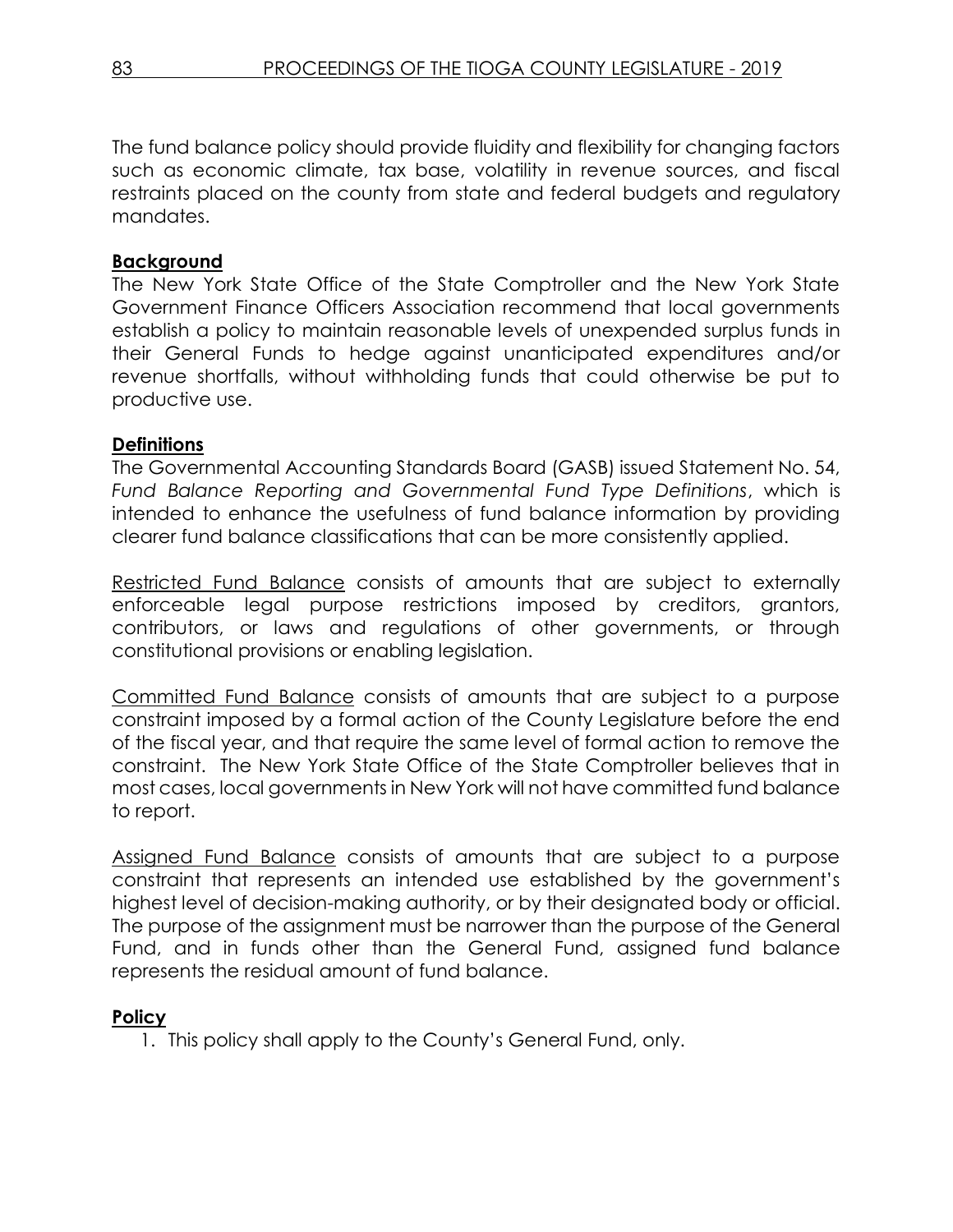- 2. The County Legislature will assess the current financial condition of the County and then determine the order of application of expenditures to which fund balance classification will be charged.
- 3. The County Legislature is the decision-making authority that can, by resolution, commit fund balance. The action to commit fund balance must occur prior to the fiscal year-end in order to report such commitments in the financial statements of the respective period. The commitment may only be modified by a new resolution authorized by the County Legislature.
- 4. The County Treasurer has the authority to assign unrestricted fund balance amounts where the County's intent is for those amounts to be used for specific purposes. This delegation of authority is for the sole purpose of reporting these amounts in the annual financial statements.
- 5. Unexpended Surplus Funds
	- a. For the purpose of this policy, unexpended surplus funds consist of unappropriated and unassigned Fund Balance.
	- b. The County shall strive to maintain unexpended surplus funds of not less than 12% and not more than 28% of General Fund adopted budget appropriations.
	- c. The County Treasurer shall report the amount and percentage of General Fund unexpended surplus funds to the Finance Committee upon completion of the Annual Update Document each year.
	- d. In the event that unexpended surplus funds exceed 28% of adopted budget appropriations, the excess may be utilized for any lawful purpose approved by the Legislature. In order to minimize the longterm effect of such use, the excess should be appropriated to fund one-time expenditures, which do not result in recurring operating costs, and/or be used to establish or increase reserves.
	- e. In the event that unexpended surplus funds fall below 12% of adopted budget appropriations, the County Treasurer shall make a recommendation to the Finance Committee to restore the balance to a minimum level in the ensuing budgetary cycles.
	- f. The County Legislature can, by resolution make changes to the established Fund Balance Policy as a direct result of periodic reviews of any financial reports, plans, economic predictors or tax implications to property taxpayers.

## **Review**

This policy shall be reviewed by the Finance Committee on an annual basis. Periodic review and reporting shall be conducted and provided for Reserve Account Balances, Cash Flow Analysis, County 5 Year plans and Fund Balances to the County Legislature annually.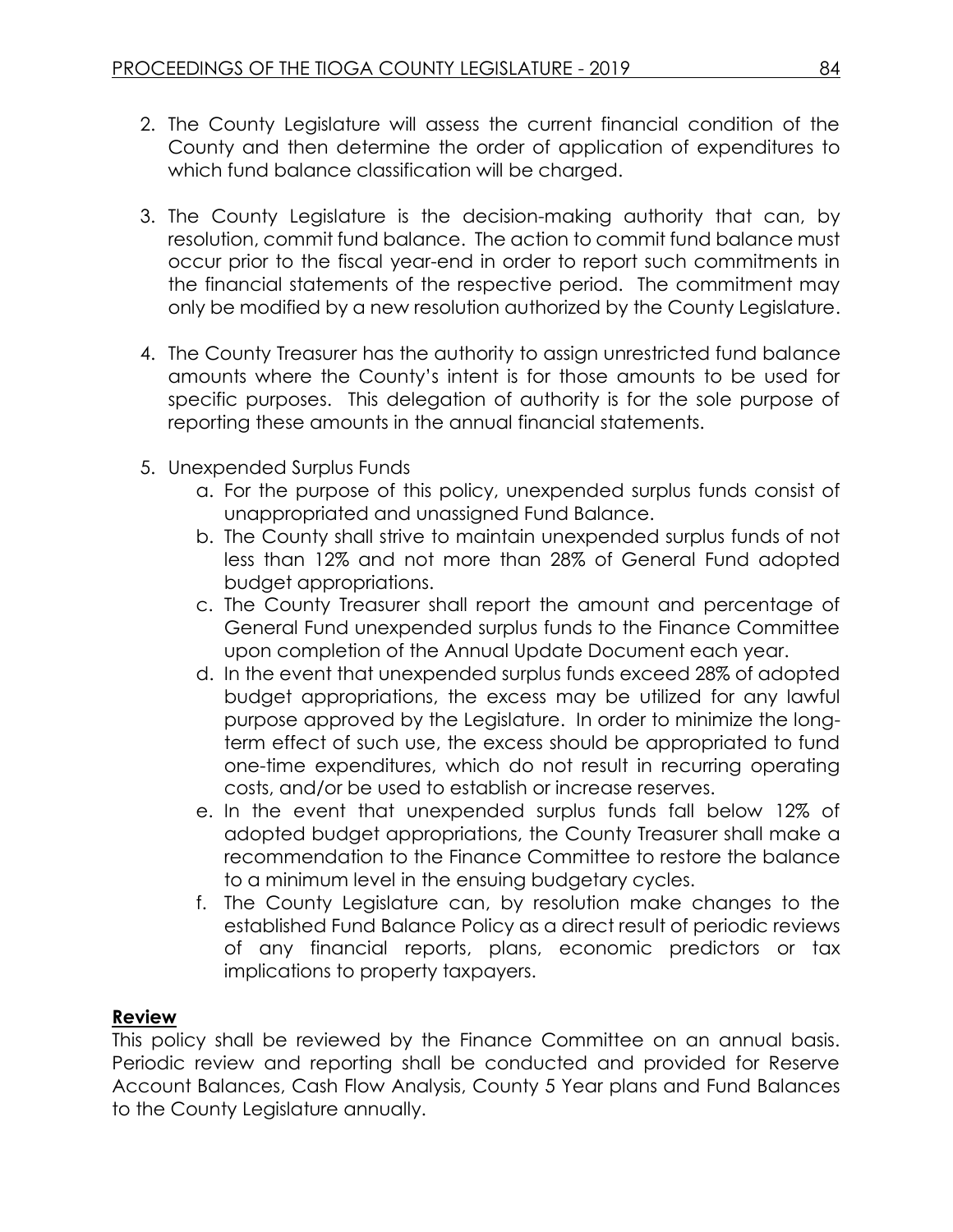Yes – Legislators Weston, Balliet, Hollenbeck, Monell, Mullen, Sauerbrey, Roberts, and Standinger.

No – None.

Absent – Legislator Sullivan.

RESOLUTION ADOPTED.

Legislator Hollenbeck moved for the adoption of the following resolution, seconded by Legislator Mullen.

| REFERRED TO:         | PERSONNEL COMMITTEE                                 |
|----------------------|-----------------------------------------------------|
| RESOLUTION NO. 71-19 | DEFERRED COMPENSATION EXTENSION<br><b>AGREEMENT</b> |

WHEREAS: Tioga County currently uses the services of Nationwide Retirement Solutions to administer the deferred compensation program, 457 plan, available to all employees; and

WHEREAS: The contract with Nationwide Retirement Solutions expires on March 8, 2019; and

WHEREAS: The County has the option of renewing the contract for an additional one year period; and

WHEREAS: All terms and provisions of the original contract will remain in full force and effect; therefore be it

RESOLVED: That the Tioga County Legislature authorizes the Legislative Chair to execute the necessary documents, subject to review by the County Attorney, to extend the services of Nationwide Retirement Solutions as our deferred compensation administrator for the period of March 8, 2019 through March 8, 2020.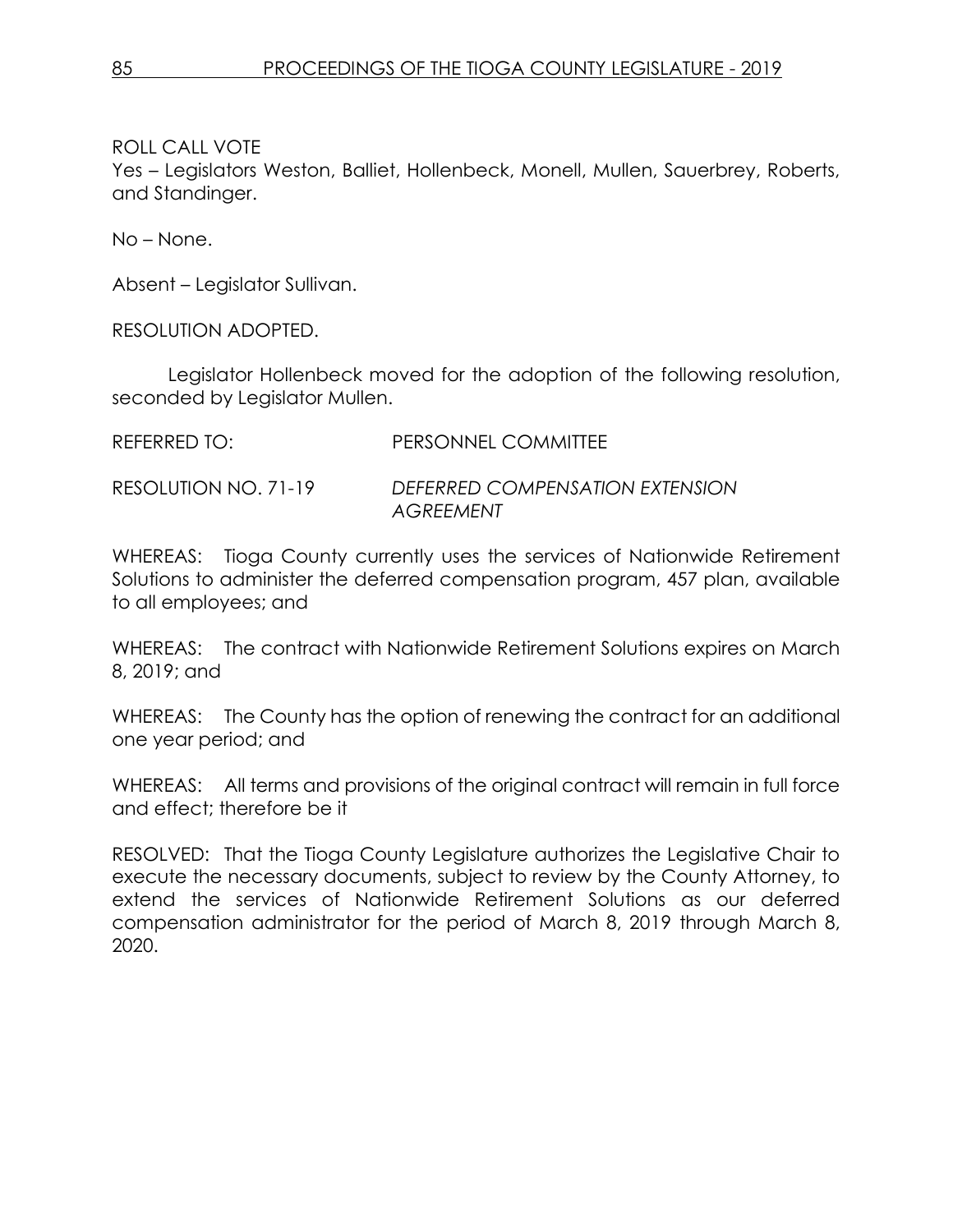Yes – Legislators Weston, Balliet, Hollenbeck, Monell, Mullen, Sauerbrey, Roberts, and Standinger.

No – None.

Absent – Legislator Sullivan.

### RESOLUTION ADOPTED.

Legislator Hollenbeck introduced Local Law Introductory No. A of 2019.

County of Tioga

Local Law No. XX of the Year 2019.

A Local Law establishing the salary for the Offices of County Clerk and County Sheriff for the four year term of office commencing January 1, 2020 and continuing through and including December 31, 2023.

Be It Enacted by the Legislature of the County of Tioga as follows:

#### SECTION 1: PURPOSE

As set forth at Local Law No. 3 of 2003, the annual salary for the elected public offices of County Clerk and County Sheriff shall not be increased during a term of office.

Accordingly, it is the purpose and intent of this Local Law to establish the salary for the Offices of County Clerk and County Sheriff for the four-year term of office commencing January 1, 2020 and continuing through and including December 31, 2023.

#### SECTION 2: ANNUAL SALARY

A) The annual salary for the Offices of County Clerk and County Sheriff for the term of office beginning January 1, 2020 and continuing through and including December 31, 2023 is hereby established as follows:

| 1. County Clerk   | \$70,561 |
|-------------------|----------|
| 2. County Sheriff | \$92,962 |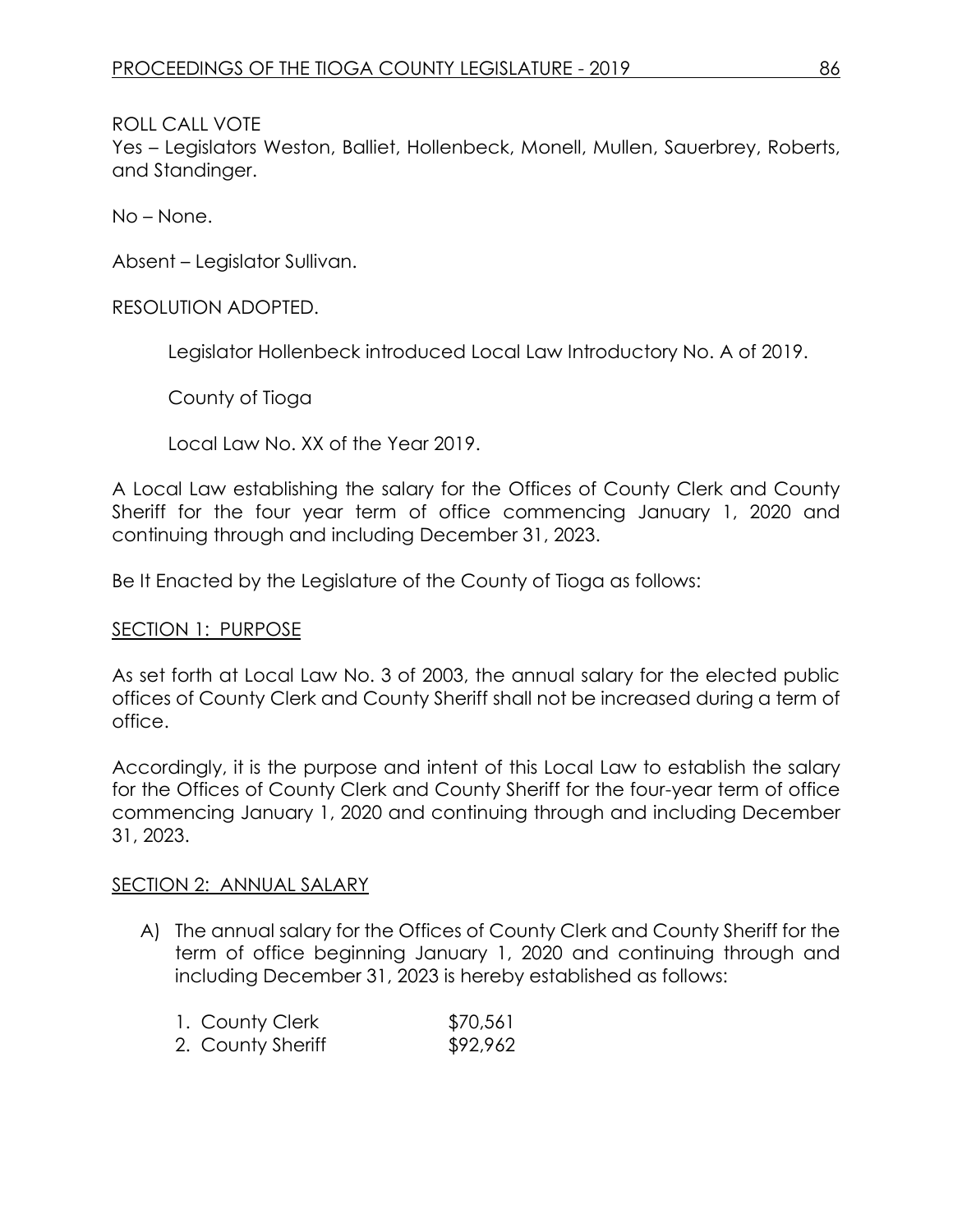## SECTION 3: SEVERABILITY

If any clause, sentence, phrase, paragraph, subdivision, section, rule or part of this ordinance shall be adjudged by any Court or Agency of competent jurisdiction to be invalid, such judgment shall not affect, impair, or invalidate the remainder thereof, but shall be confined in its operation to the clause, sentence, phrase, paragraph, subdivision, section, rule or part thereof directly involved in the controversy in which such judgment shall have been rendered.

### SECTION 4: EFFECTIVE DATE

This Local law shall take effect January 1, 2020.

Legislator Monell moved for the adoption of the following resolution, seconded by Legislator Hollenbeck.

| REFERRED TO:         | PERSONNEL COMMITTEE                                                              |
|----------------------|----------------------------------------------------------------------------------|
| RESOLUTION NO. 72-19 | <b>SCHEDULE PUBLIC HEARING</b><br><b>LOCAL LAW INTRODUCTORY</b><br>NO. A OF 2019 |

RESOLVED: That a public hearing shall be held on Local Law Introductory No. A of 2019 A Local Law establishing the salary for the Offices of County Clerk and County Sheriff for the four year term of office commencing January 1, 2020 and continuing through and including December 31, 2023 in the Legislative Conference Room of the Ronald E. Dougherty County Office Building, 56 Main Street, Owego, New York 13827 on Thursday, February 21, 2019 at 10:00 A.M. All persons desiring to present written or oral comments may do so at said time.

ROLL CALL VOTE

Yes – Legislators Weston, Balliet, Hollenbeck, Monell, Mullen, Sauerbrey, Roberts, and Standinger.

No – None.

Absent – Legislator Sullivan.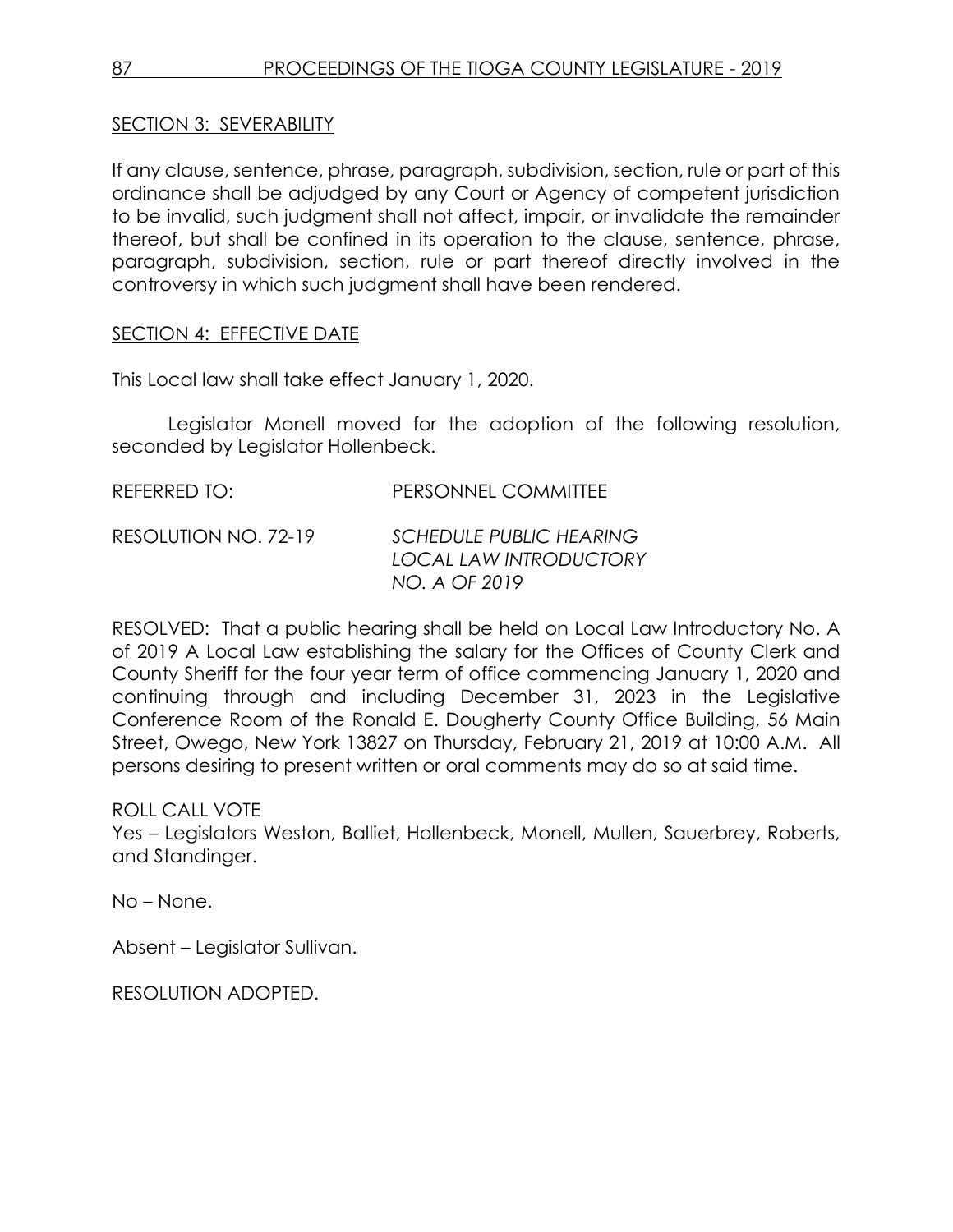Legislator Mullen moved for the adoption of the following resolution, seconded by Legislator Monell.

| REFERRED TO:         | <b>FINANCE COMMITTEE</b><br>PERSONNEL COMMITTEE                                         |
|----------------------|-----------------------------------------------------------------------------------------|
| RESOLUTION NO. 73-19 | AUTHORIZE POSITION RECLASSIFICATION AND<br><b>APPOINTMENT</b><br><b>PUBLIC DEFENDER</b> |

WHEREAS: Legislative approval is required for any position reclassification within Tioga County; and

WHEREAS: Due to recent restructuring within the Public Defender's office there is a need to reclassify a part-time position based upon the needs of the office; and

WHEREAS: Currently a second position of Secretary to the Public Defender (pending jurisdictional classification; non-union, \$12.25 - \$12.56 per hour) exists and is filled on a part-time basis by an incumbent (Stacy Reynolds); and

WHEREAS: Upon review, the Personnel Officer has determined the title of Paralegal (PT) (non-competitive; non-union, \$16.17 - \$16.57 per hour) is the most appropriate classification; therefore be it

RESOLVED: That effective February 16, 2019, the part-time position of Secretary to the Public Defender shall be reclassified to Paralegal (PT); and be it further

RESOLVED: That effective February 16, 2019, Stacy Reynolds shall be appointed as Paralegal (PT) at the 2019 hourly base rate of \$16.17 per hour.

### ROLL CALL VOTE

Yes – Legislators Weston, Balliet, Hollenbeck, Monell, Mullen, Sauerbrey, Roberts, and Standinger.

No – None.

Absent – Legislator Sullivan.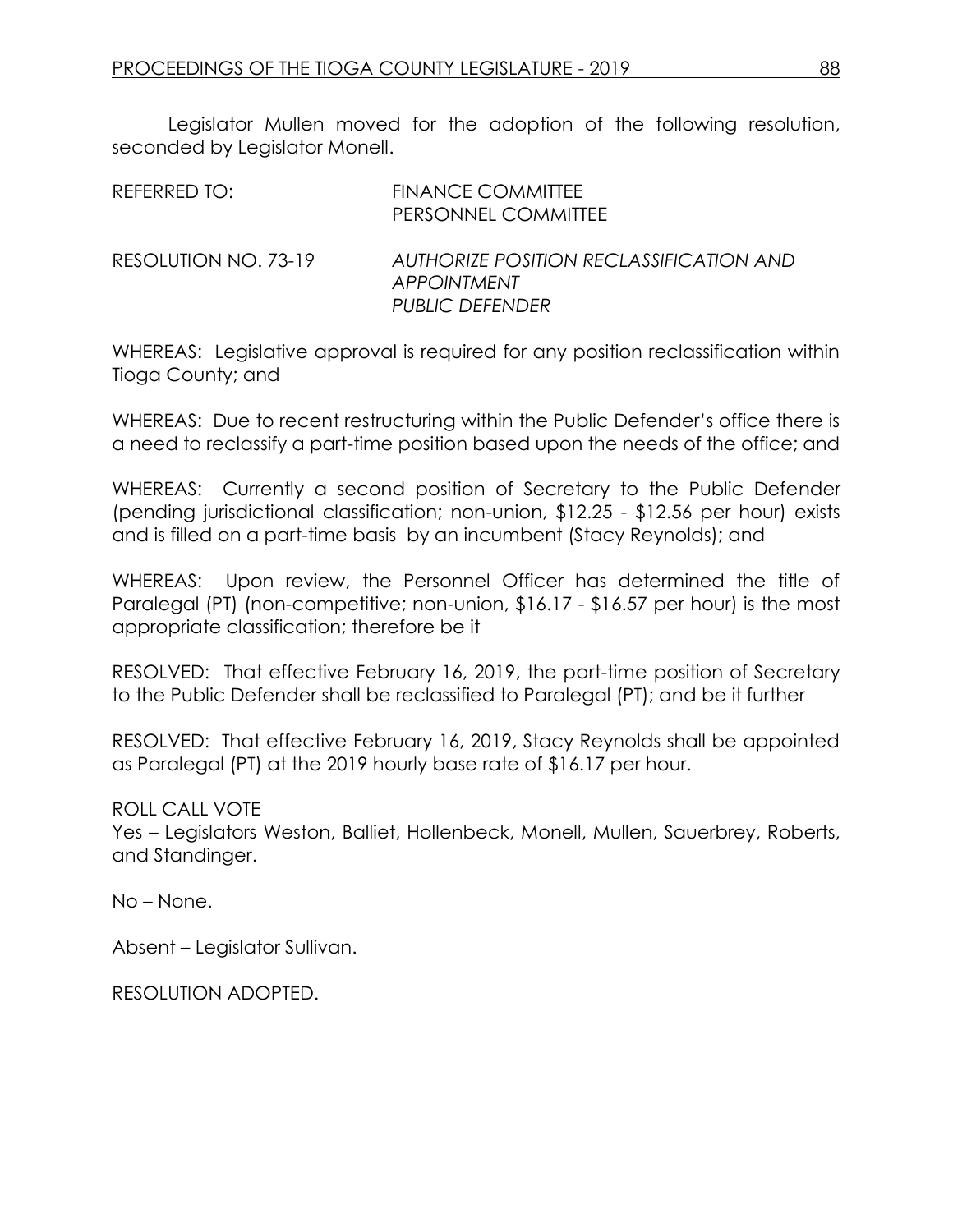Legislator Monell moved for the adoption of the following resolution, seconded by Legislator Hollenbeck.

REFERRED TO: ADMINISTRATIVE SERVICES COMMITTEE PERSONNEL COMMITTEE

RESOLUTION NO. 74-19 *REAPPOINTMENT OF COUNTY HISTORIAN*

WHEREAS: Emma Sedore was first appointed Tioga County Historian on November 13, 2001; and

WHEREAS: She is a dedicated Historian; and

WHEREAS: Her term is set to expire March 31, 2019; therefore be it

RESOLVED: That Emma Sedore of Owego, New York, is hereby reappointed County Historian for a two-year term from April 1, 2019 until March 31, 2021. ROLL CALL VOTE Yes – Legislators Weston, Balliet, Hollenbeck, Monell, Mullen, Sauerbrey, Roberts, and Standinger.

No – None.

Absent – Legislator Sullivan.

RESOLUTION ADOPTED.

Chair Sauerbrey spoke. "I just want to say as part of this discussion, Emma Sedore has been our County Historian. She does an amazing job. She is a vital part of the history of our community and I just appreciate what she does for us."

Legislator Standinger spoke. "If I can add to that, she is very dedicated to her duties."

Legislator Standinger moved for the adoption of the following resolution, seconded by Legislator Monell.

| REFERRED TO:         | <b>HEALTH &amp; HUMAN SERVICES COMMITTEE</b><br>PERSONNEL COMMITTEE                                                             |
|----------------------|---------------------------------------------------------------------------------------------------------------------------------|
| RESOLUTION NO. 75-19 | ABOLISH VACANT FULL TIME SOCIAL WELFARE<br>EXAMINER AND CREATE FULL TIME COMMUNITY<br><b>SERVICES WORKER</b><br>SOCIAL SERVICES |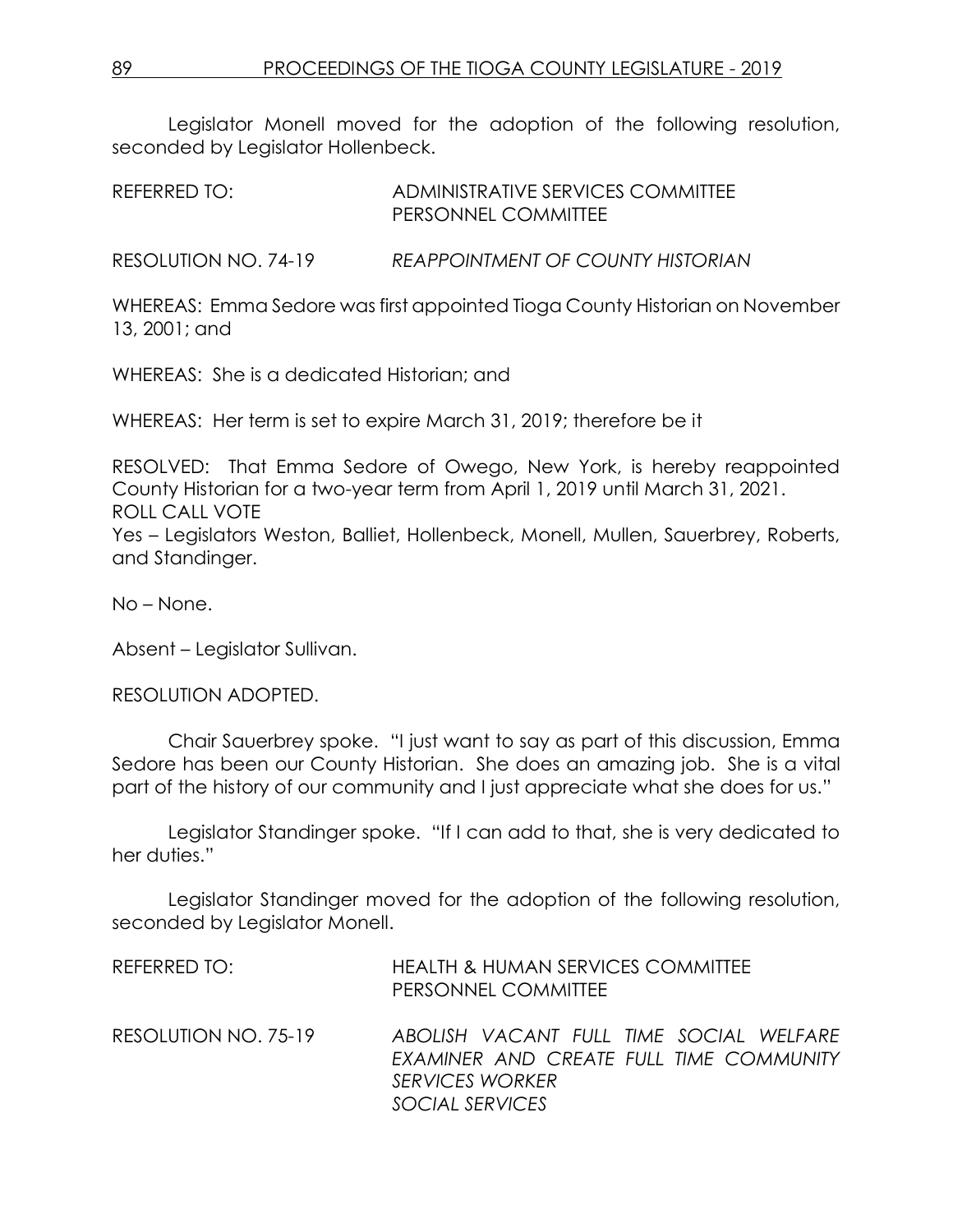WHEREAS: Legislative approval is required to abolish or create any position within Tioga County employment; and

WHEREAS: One (1) full time Social Welfare Examiner (CSEA SG VI - \$31,346) position has been vacant within the Department of Social Services since 01/04/19; and

WHEREAS: Upon review of the department's staffing needs in light of State Medicaid processes, the Commissioner of Social Services has determined that the vacancy would be better utilized if downgraded to that of a Community Service Worker (CSEA SG IV \$27,526); therefore be it

RESOLVED: That the vacant full time Social Welfare Examiner position shall be abolished and a full time Community Services Worker position shall be created effective February 13, 2019.

ROLL CALL VOTE Yes – Legislators Weston, Balliet, Hollenbeck, Monell, Mullen, Sauerbrey, Roberts, and Standinger.

No – None.

Absent – Legislator Sullivan.

RESOLUTION ADOPTED.

Legislator Standinger moved for the adoption of the following resolution, seconded by Legislator Monell.

REFERRED TO: HEALTH AND HUMAN SERVICES COMMITTEE PERSONNEL COMMITTEE

RESOLUTION NO. 76-19 *ABOLISH/CREATE POSITION (MENTAL HYGIENE)*

WHEREAS: Resolution 166-18 reclassified a vacant Supervising Clinical Social Worker position (Salary Grade 18) to a Supervising Psychiatric Social Worker (Salary Grade 18); and

WHEREAS: Extensive recruiting efforts have not resulted in any viable candidates; and

WHEREAS: The Director of Community Services has reevaluated the organizational needs of the Department and has determined that a Deputy Director position is needed instead; therefore be it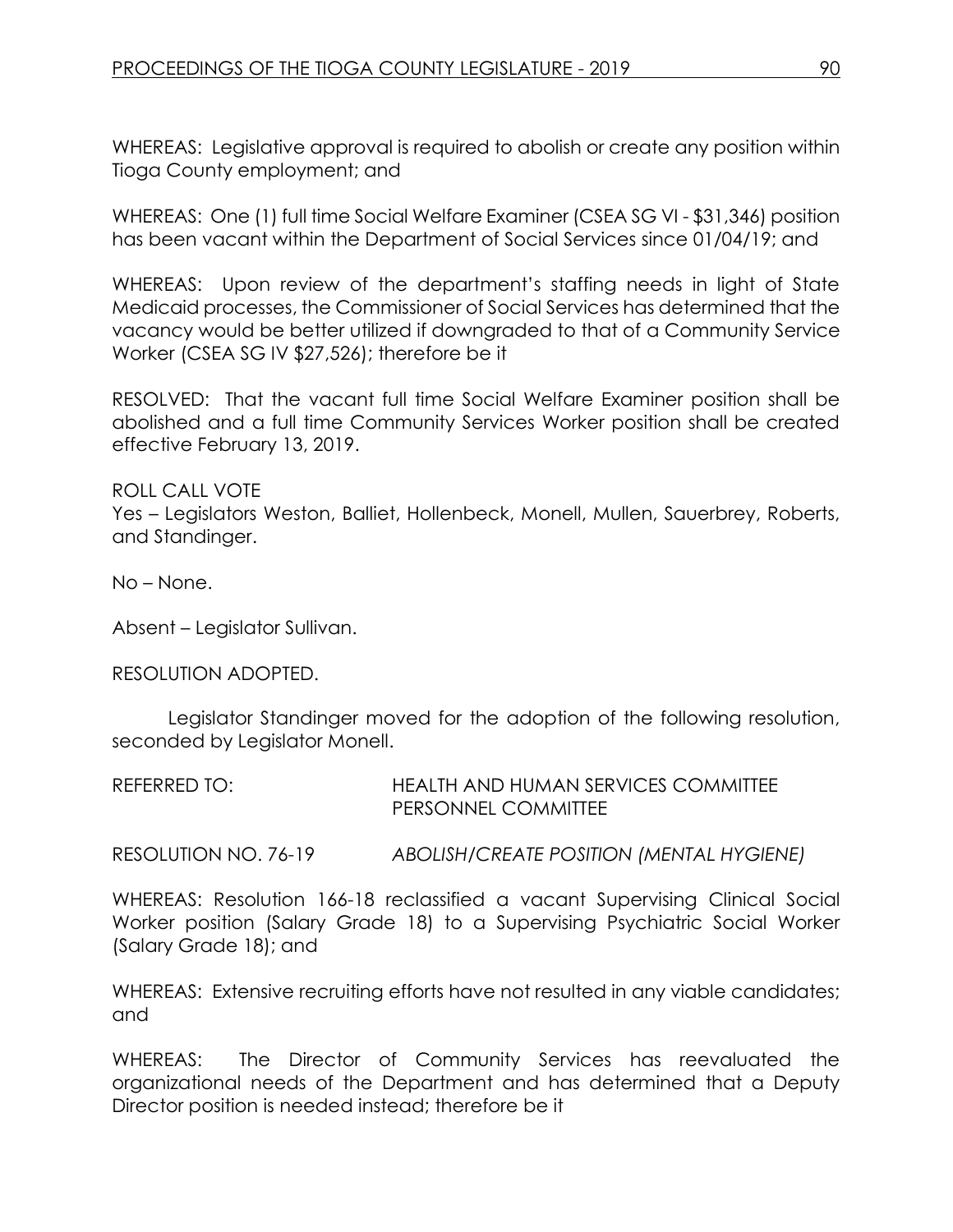RESOLVED: That the vacant position of Supervising Psychiatric Social Worker be abolished and the position of Deputy Director of Community Services (Non-Union \$68,000-\$78,000) be created with permission to fill effective February 19, 2019; and be it further

RESOLVED: That Sarah Begeal be provisionally appointed to the Deputy Director of Community Services position effective February 19, 2019 at an annual salary of \$72,941.

ROLL CALL VOTE Yes – Legislators Weston, Balliet, Hollenbeck, Monell, Mullen, Sauerbrey, Roberts, and Standinger.

No – None.

Absent – Legislator Sullivan.

RESOLUTION ADOPTED.

Legislator Hollenbeck made a motion to have the following late-filed resolution considered, seconded by Legislator Mullen and carried with Legislator Sullivan being absent.

Legislator Monell moved for the adoption of the following resolution, seconded by Legislator Hollenbeck.

| REFERRED TO:         | FINANCE/LEGAL & SAFETY COMMITTEE<br>PERSONNEL COMMITTEE         |
|----------------------|-----------------------------------------------------------------|
| RESOLUTION NO. 77-19 | AUTHORIZE SALARIES FOR STAFF REORGANIZATION<br>(LAW DEPARTMENT) |

WHEREAS: The County Attorney has determined a reorganization of staff is best for the Department; and

WHEREAS: Legislative approval is required for all Non-union salaries; therefore be it

RESOLVED: That effective February 19, 2019, John Van Wert shall move from 2nd Assistant County Attorney to 1st Assistant County Attorney at an annual salary of \$92,000 and Christian Root shall move from 1st Assistant County Attorney to 2nd Assistant County Attorney at an annual salary of \$80,827.